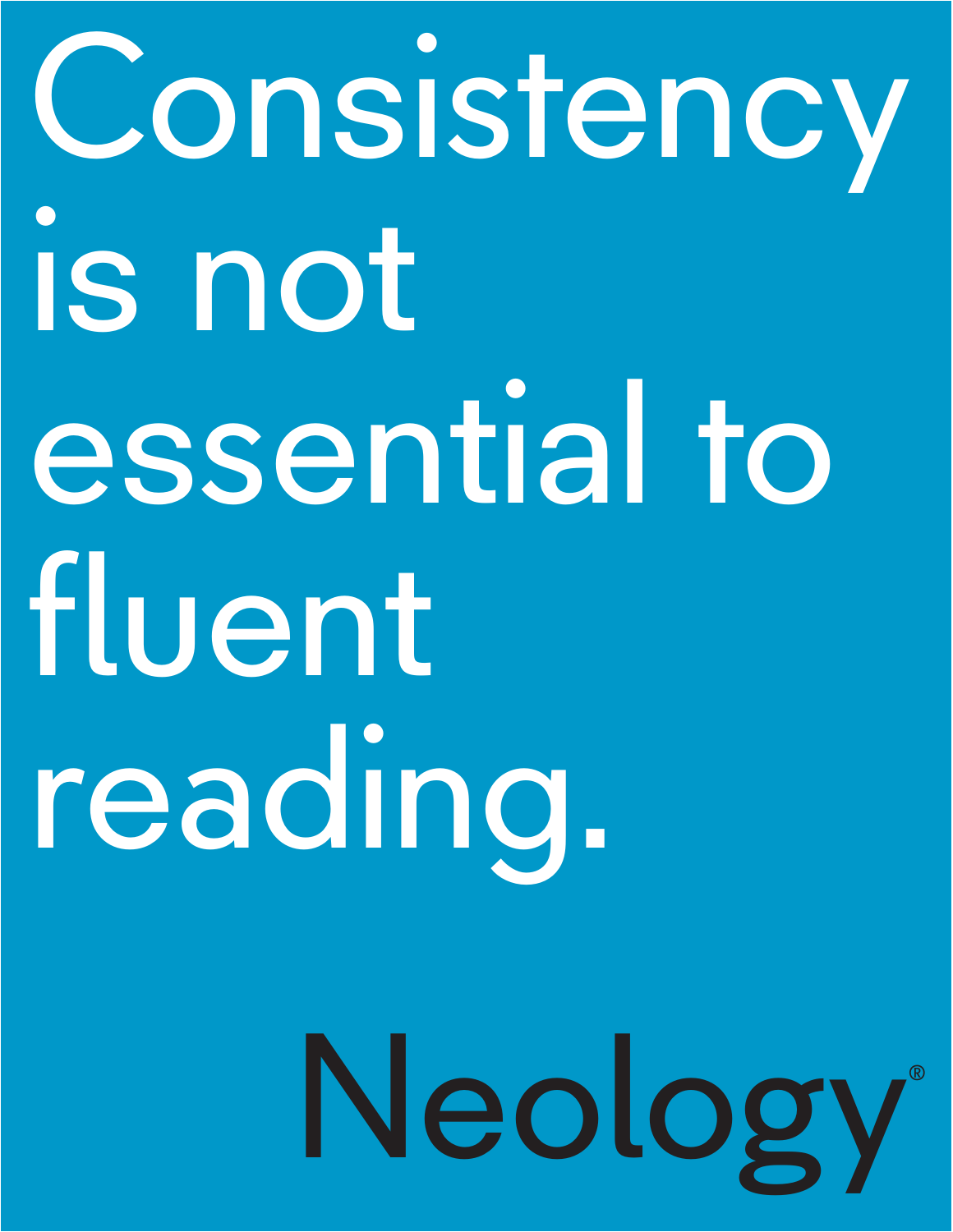## **Neology®**

This typeface has been designed to demonstrate a hypothesis:

Consistency in letter form and style is not essential to fluent reading

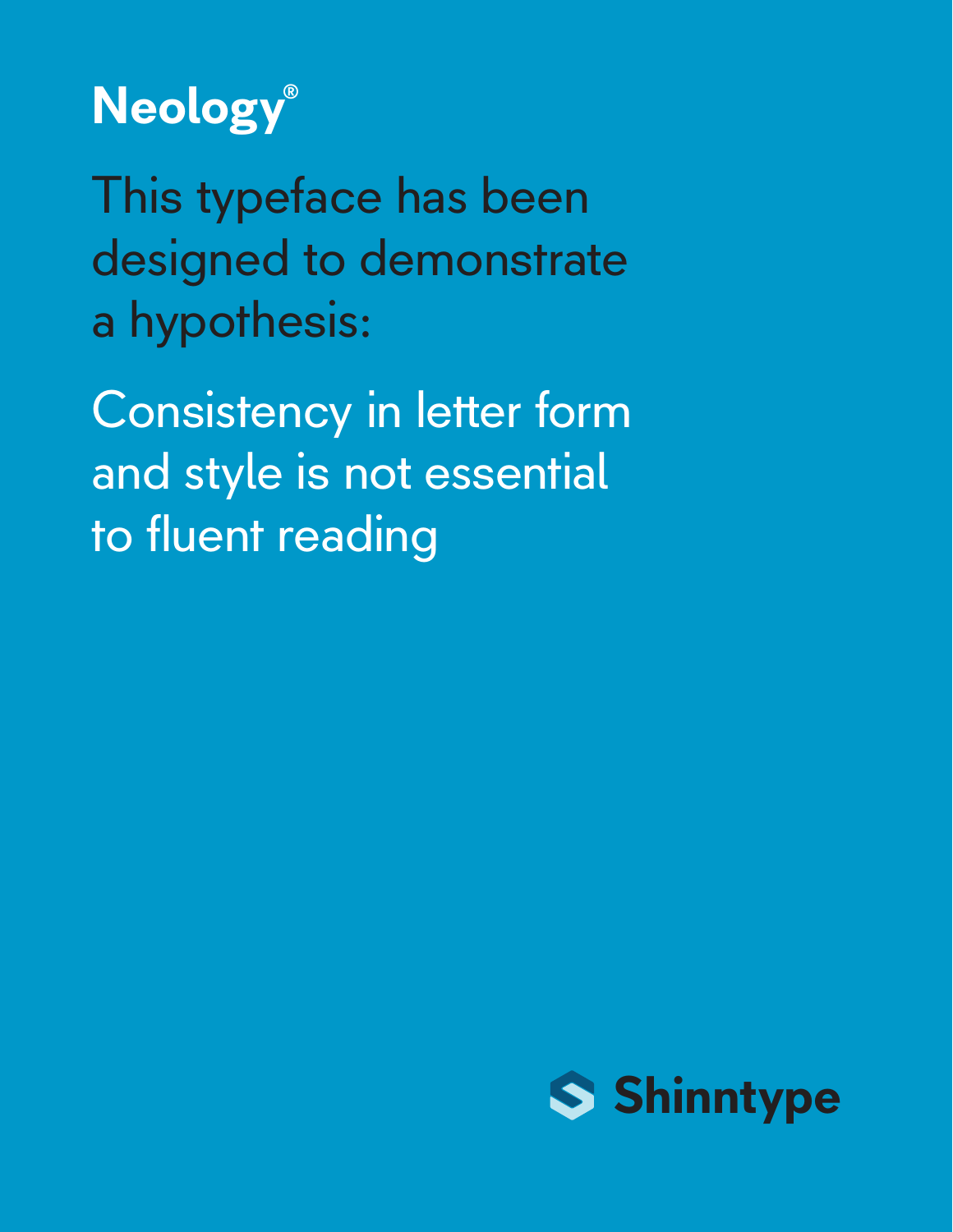Two harmonized styles, geometric (art deco) and grotesque, have been combined in one font.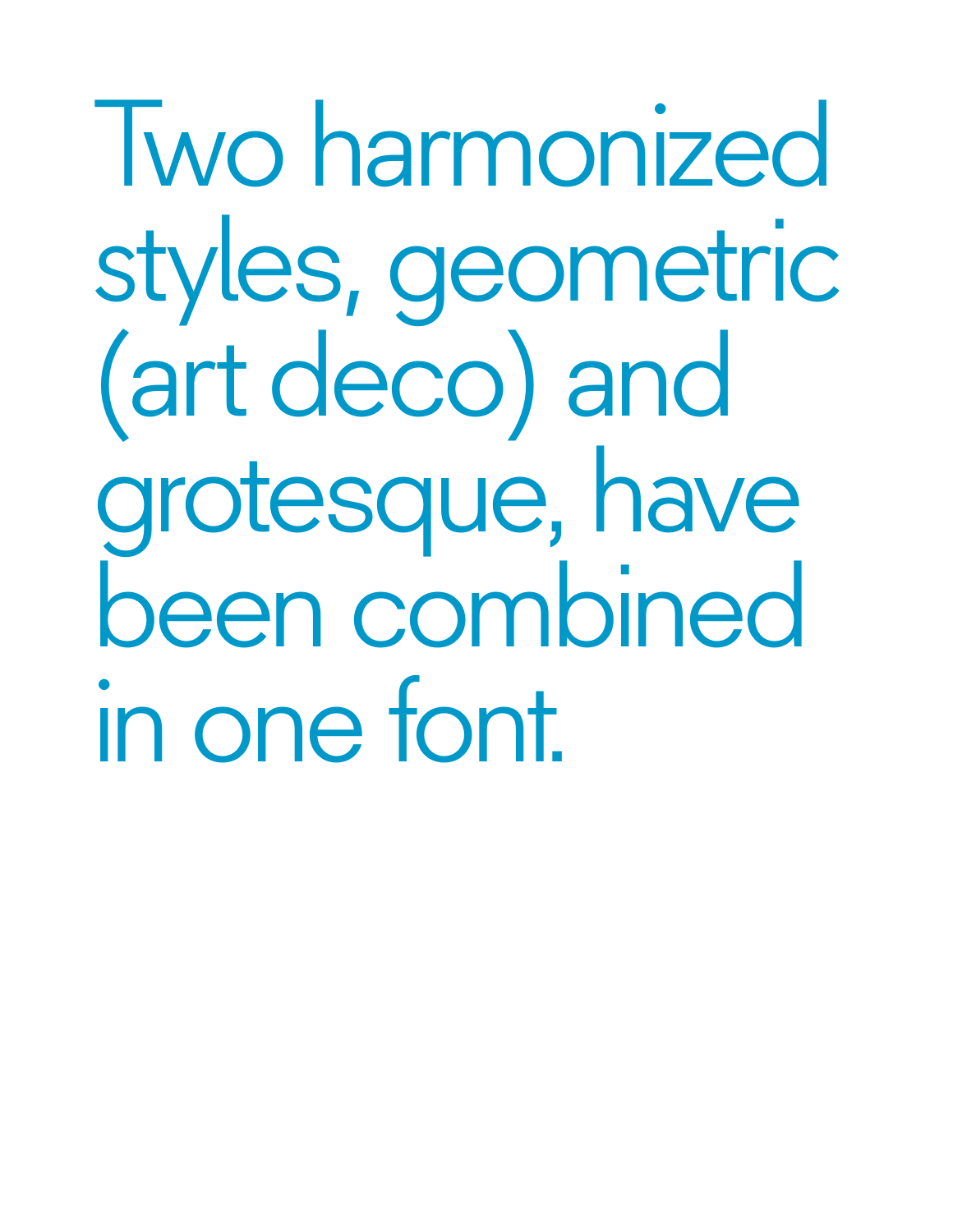**Neology**

Two harmonized styles, geometric (art deco) and grotesque, have been combined in one font, which chooses the glyph for each text character from either subset, in a pseudo-random manner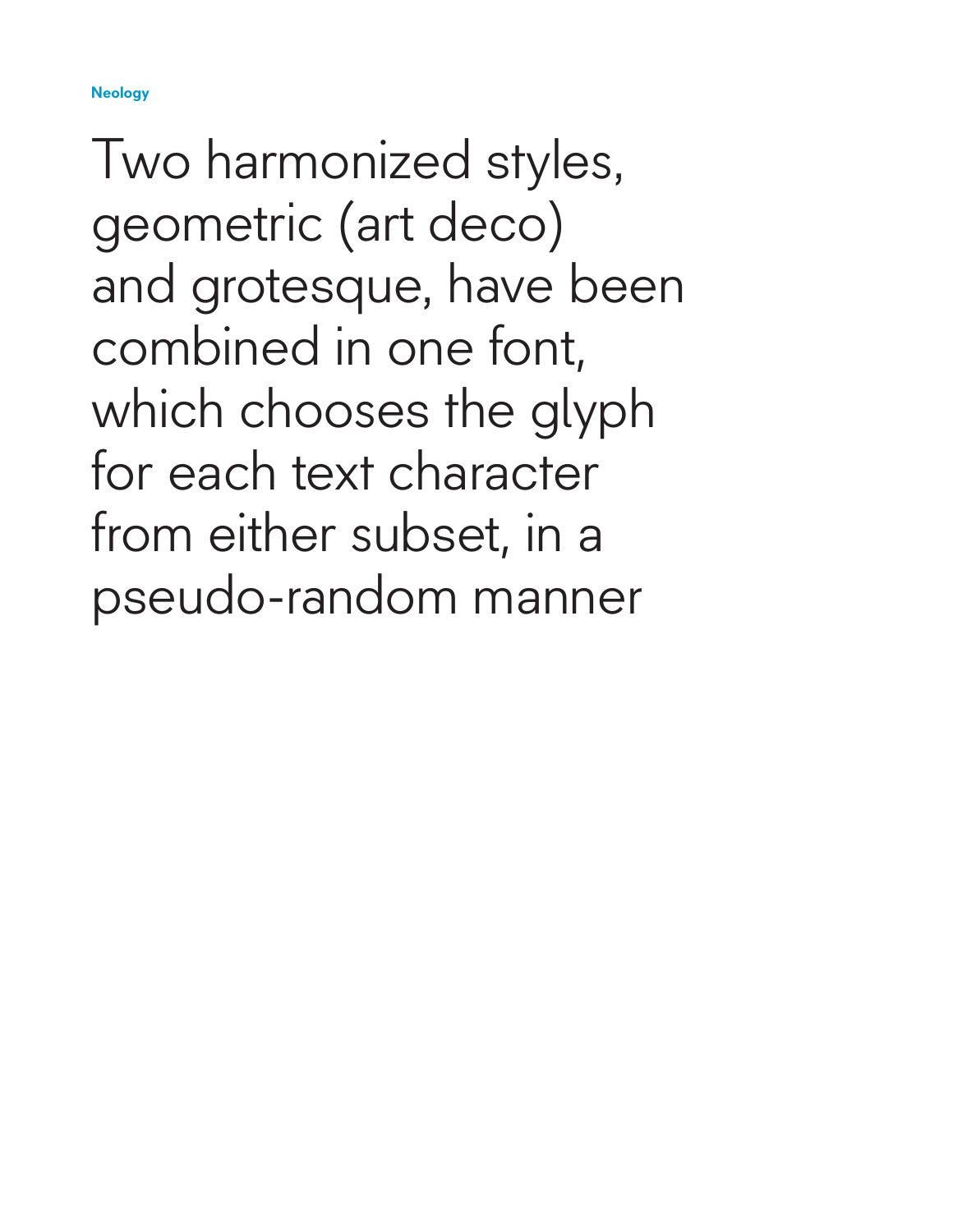# abcdefghijklmn **OPQRSTUVWXYZ** abcdefghijklmnopqr stuvwxyz0123456789

**Neology Grotesque**

# abcdefghijklmn **OPQRSTUVWXYZ** abcdefghijklmnopqr stuvwxyz0123456789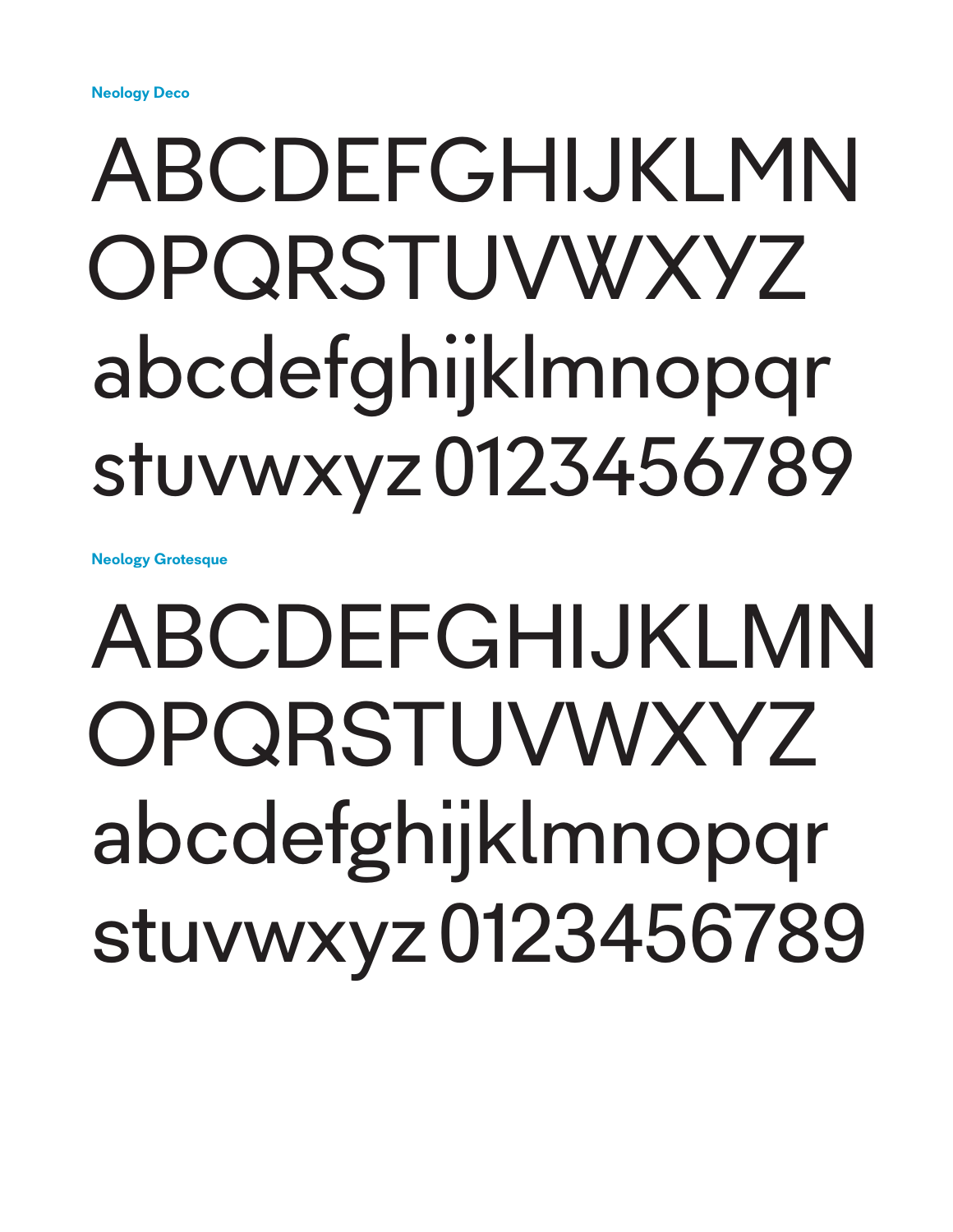## **HOW TO USE THE FONTS**

#### **Neology**

### 1. Waltz, bad nymph, for quick jigs vex!

The default sets every other character in the alternate glyph (plus no repeats within five characters).

#### **Neology**

### 2.. Waltz, bad nymph, for quick jigs vex!

By introducing one extra character at the beginning (here, a period), everything shifts one unit and glyphs alternate accordingly.

#### **Neology Deco**

### 3. Waltz, bad nymph, for quick jigs vex!

The Deco setting is achieved by deselecting "Contextual Alternates" in the OpenType menu, or with a Neology Deco font.

#### **Neology Grotesque**

### 4. Waltz, bad nymph, for quick jigs vex!

The Grotesque setting is achieved by selecting "Stylistic Set 1" in a Neology font, or with a Neology Grotesque font.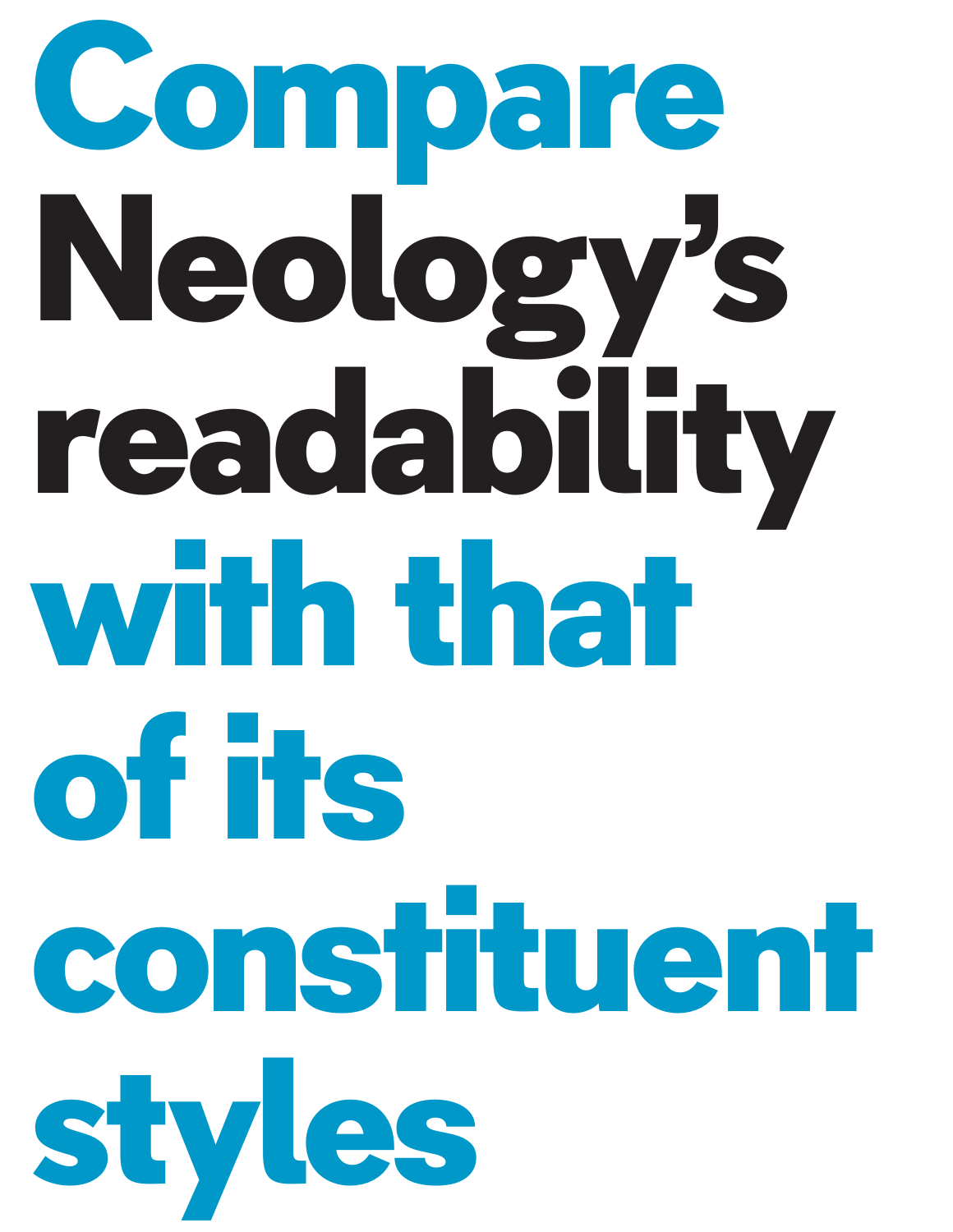#### **Neology**

It is tempting to think of reading as two independent processes that occur concurrently: (1) the utilitarian task of decoding text, to which is attached (2) an aesthetic veneer of style that conveys meta qualities, positioning the document in its own niche within the vast edifice of culture and commerce.

But there are other, functional reasons for type style. Each face is also a formally engineered system with its own visual syntax and vocabulary, a unique strategy for crafting letters to flow and fit in myriad combinations, in which any sequence exhibits optimal readability. Thus it becomes apparent that in many respects, for type design, aesthetics IS function.

There is speculation that, given the physical nature of eye and alphabet, and the measurability of reading speed, an ideal font architecture may be computed. Such one-size-fits-all ideology is at odds with humanity.

Light

#### Neology Deco

It is tempting to think of reading as two independent processes that occur concurrently: (1) the utilitarian task of decoding text, to which is attached (2) an aesthetic veneer of style that conveys meta qualities, positioning the document in its own niche within the vast edifice of culture and commerce.

But there are other, functional reasons for type style. Each face is also a formally engineered system with its own visual syntax and vocabulary, a unique strategy for crafting letters to flow and fit in myriad combinations, in which any sequence exhibits optimal readability. Thus it becomes apparent that in many respects, for type design, aesthetics IS function.

There is speculation that, given the physical nature of eye and alphabet, and the measurability of reading speed, an ideal font architecture may be computed. Such one-size-fits-all ideology is at odds with humanity.

#### Neology Grotesque

It is tempting to think of reading as two independent processes that occur concurrently: (1) the utilitarian task of decoding text, to which is attached (2) an aesthetic veneer of style that conveys meta qualities, positioning the document in its own niche within the vast edifice of culture and commerce.

But there are other, functional reasons for type style. Each face is also a formally engineered system with its own visual syntax and vocabulary, a unique strategy for crafting letters to flow and fit in myriad combinations, in which any sequence exhibits optimal readability. Thus it becomes apparent that in many respects, for type design, aesthetics IS function.

There is speculation that, given the physical nature of eye and alphabet, and the measurability of reading speed, an ideal font architecture may be computed. Such one-size-fits-all ideology is at odds with humanity.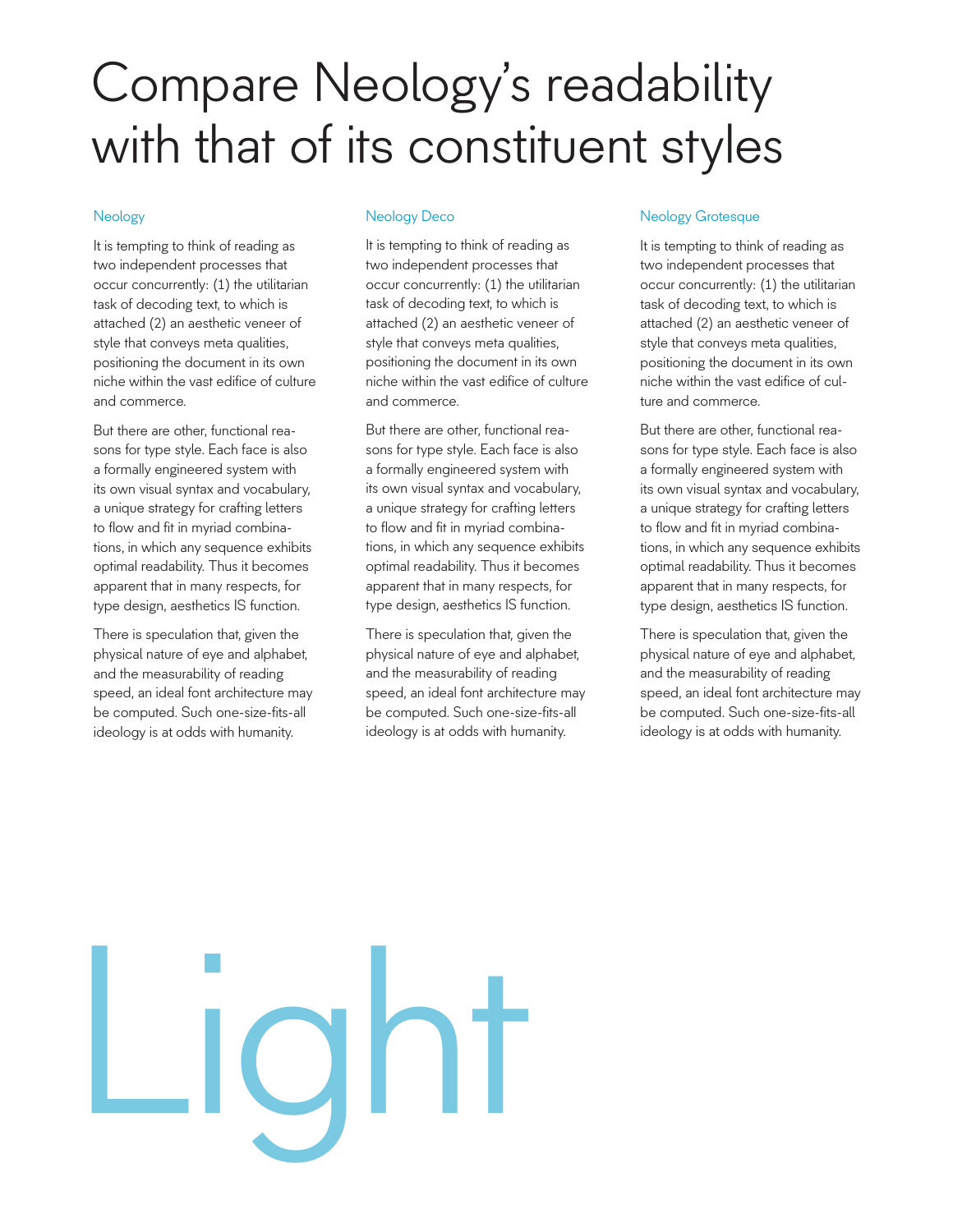#### Neology

It is tempting to think of reading as two independent processes that occur concurrently: (1) the utilitarian task of decoding text, to which is attached (2) an aesthetic veneer of style that conveys meta qualities, positioning the document in its own niche within the vast edifice of culture and commerce.

But there are other, functional reasons for type style. Each face is also a formally engineered system with its own visual syntax and vocabulary, a unique strategy for crafting letters to flow and fit in myriad combinations, in which any sequence exhibits optimal readability. Thus it becomes apparent that in many respects, for type design, aesthetics IS function.

There is speculation that, given the physical nature of eye and alphabet, and the measurability of reading speed, an ideal font architecture may be computed. Such one-size-fits-all ideology is at odds with humanity.

#### Neology Deco

It is tempting to think of reading as two independent processes that occur concurrently: (1) the utilitarian task of decoding text, to which is attached (2) an aesthetic veneer of style that conveys meta qualities, positioning the document in its own niche within the vast edifice of culture and commerce.

But there are other, functional reasons for type style. Each face is also a formally engineered system with its own visual syntax and vocabulary, a unique strategy for crafting letters to flow and fit in myriad combinations, in which any sequence exhibits optimal readability. Thus it becomes apparent that in many respects, for type design, aesthetics IS function.

There is speculation that, given the physical nature of eye and alphabet, and the measurability of reading speed, an ideal font architecture may be computed. Such one-size-fits-all ideology is at odds with humanity.

#### Neology Grotesque

It is tempting to think of reading as two independent processes that occur concurrently: (1) the utilitarian task of decoding text, to which is attached (2) an aesthetic veneer of style that conveys meta qualities, positioning the document in its own niche within the vast edifice of culture and commerce.

But there are other, functional reasons for type style. Each face is also a formally engineered system with its own visual syntax and vocabulary, a unique strategy for crafting letters to flow and fit in myriad combinations, in which any sequence exhibits optimal readability. Thus it becomes apparent that in many respects, for type design, aesthetics IS function.

There is speculation that, given the physical nature of eye and alphabet, and the measurability of reading speed, an ideal font architecture may be computed. Such one-size-fits-all ideology is at odds with humanity.

# Regular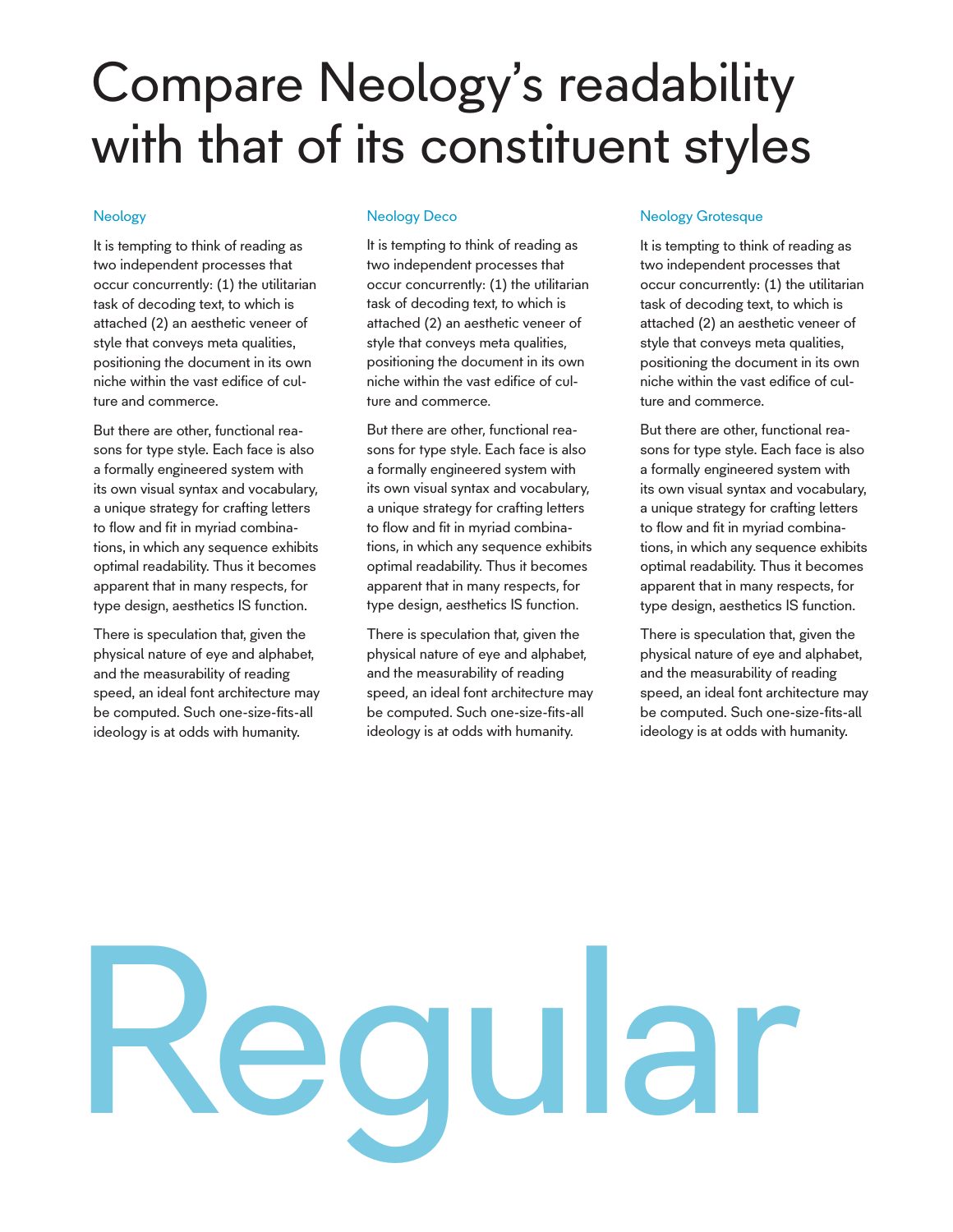#### Neology

It is tempting to think of reading as two independent processes that occur concurrently: (1) the utilitarian task of decoding text, to which is attached (2) an aesthetic veneer of style that conveys meta qualities, positioning the document in its own niche within the vast edifice of culture and commerce.

But there are other, functional reasons for type style. Each face is also a formally engineered system with its own visual syntax and vocabulary, a unique strategy for crafting letters to flow and fit in myriad combinations, in which any sequence exhibits optimal readability. Thus it becomes apparent that in many respects, for type design, aesthetics IS function.

There is speculation that, given the physical nature of eye and alphabet, and the measurability of reading speed, an ideal font architecture may be computed. Such one-size-fits-all ideology is at odds with humanity.

#### Neology Deco

It is tempting to think of reading as two independent processes that occur concurrently: (1) the utilitarian task of decoding text, to which is attached (2) an aesthetic veneer of style that conveys meta qualities, positioning the document in its own niche within the vast edifice of culture and commerce.

But there are other, functional reasons for type style. Each face is also a formally engineered system with its own visual syntax and vocabulary, a unique strategy for crafting letters to flow and fit in myriad combinations, in which any sequence exhibits optimal readability. Thus it becomes apparent that in many respects, for type design, aesthetics IS function.

There is speculation that, given the physical nature of eye and alphabet, and the measurability of reading speed, an ideal font architecture may be computed. Such one-size-fits-all ideology is at odds with humanity.

#### Neology Grotesque

It is tempting to think of reading as two independent processes that occur concurrently: (1) the utilitarian task of decoding text, to which is attached (2) an aesthetic veneer of style that conveys meta qualities, positioning the document in its own niche within the vast edifice of culture and commerce.

But there are other, functional reasons for type style. Each face is also a formally engineered system with its own visual syntax and vocabulary, a unique strategy for crafting letters to flow and fit in myriad combinations, in which any sequence exhibits optimal readability. Thus it becomes apparent that in many respects, for type design, aesthetics IS function.

There is speculation that, given the physical nature of eye and alphabet, and the measurability of reading speed, an ideal font architecture may be computed. Such one-size-fits-all ideology is at odds with humanity.

# Medium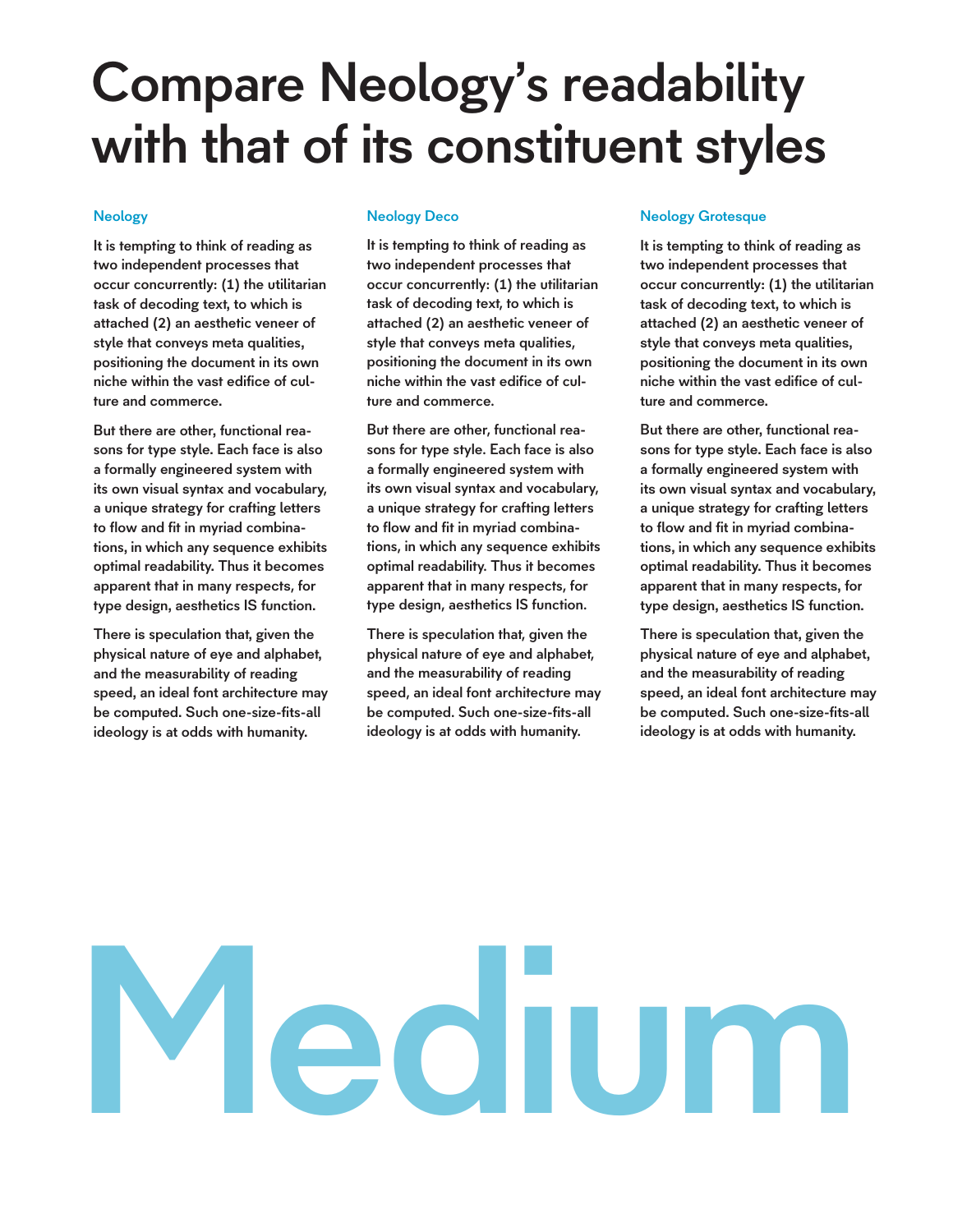#### **Neology**

**It is tempting to think of reading as two independent processes that occur concurrently: (1) the utilitarian task of decoding text, to which is attached (2) an aesthetic veneer of style that conveys meta qualities, positioning the document in its own niche within the vast edifice of culture and commerce.** 

**But there are other, functional reasons for type style. Each face is also a formally engineered system with its own visual syntax and vocabulary, a unique strategy for crafting letters to flow and fit in myriad combinations, in which any sequence exhibits optimal readability. Thus it becomes apparent that in many respects, for type design, aesthetics IS function.**

**There is speculation that, given the physical nature of eye and alphabet, and the measurability of reading speed, an ideal font architecture may be computed. Such one-size-fits-all ideology is at odds with humanity.**

#### **Neology Deco**

**It is tempting to think of reading as two independent processes that occur concurrently: (1) the utilitarian task of decoding text, to which is attached (2) an aesthetic veneer of style that conveys meta qualities, positioning the document in its own niche within the vast edifice of culture and commerce.** 

**But there are other, functional reasons for type style. Each face is also a formally engineered system with its own visual syntax and vocabulary, a unique strategy for crafting letters to flow and fit in myriad combinations, in which any sequence exhibits optimal readability. Thus it becomes apparent that in many respects, for type design, aesthetics IS function.**

**There is speculation that, given the physical nature of eye and alphabet, and the measurability of reading speed, an ideal font architecture may be computed. Such one-size-fits-all ideology is at odds with humanity.**

#### **Neology Grotesque**

**It is tempting to think of reading as two independent processes that occur concurrently: (1) the utilitarian task of decoding text, to which is attached (2) an aesthetic veneer of style that conveys meta qualities, positioning the document in its own niche within the vast edifice of culture and commerce.** 

**But there are other, functional reasons for type style. Each face is also a formally engineered system with its own visual syntax and vocabulary, a unique strategy for crafting letters to flow and fit in myriad combinations, in which any sequence exhibits optimal readability. Thus it becomes apparent that in many respects, for type design, aesthetics IS function.**

**There is speculation that, given the physical nature of eye and alphabet, and the measurability of reading speed, an ideal font architecture may be computed. Such one-size-fits-all ideology is at odds with humanity.**

# **Bold**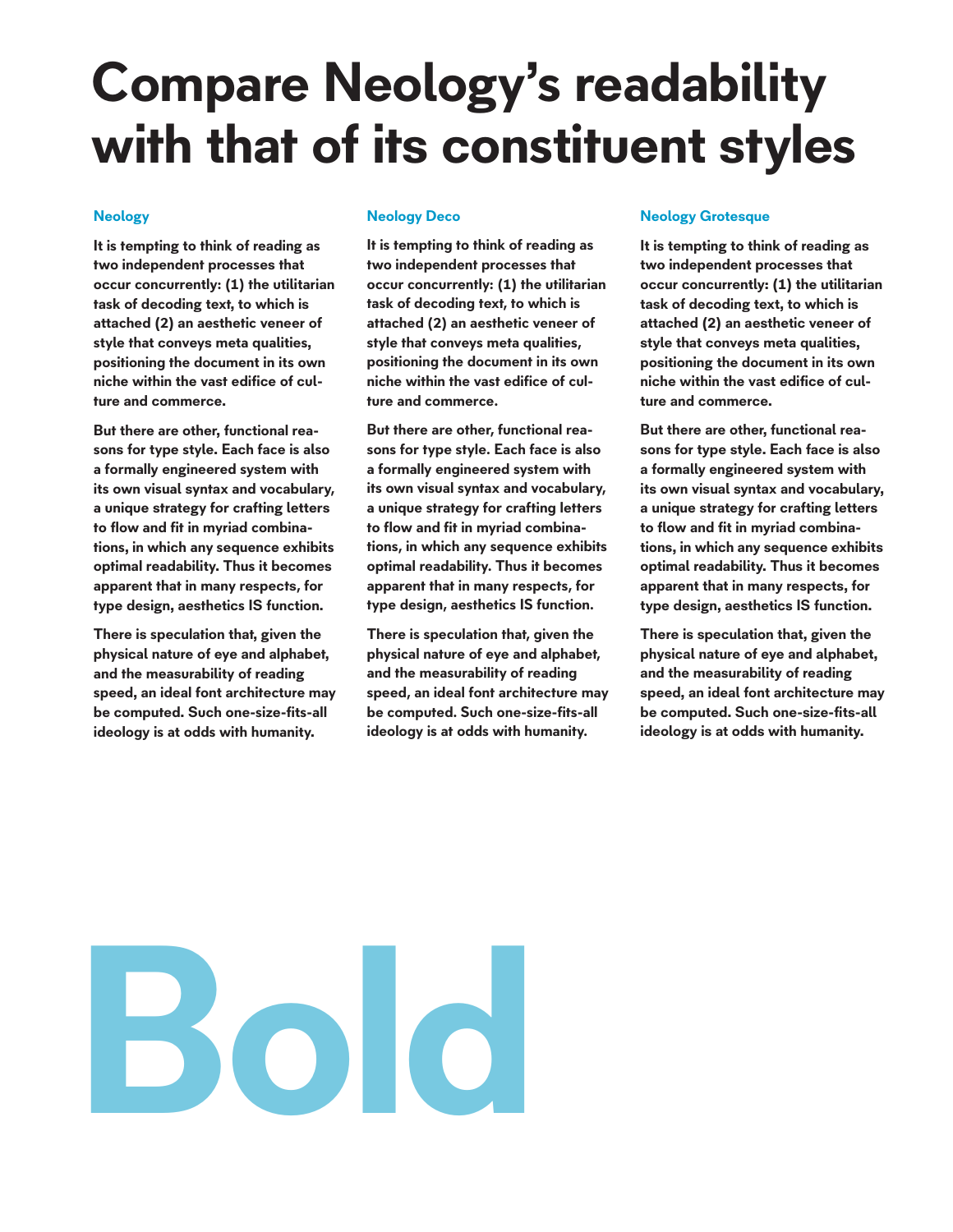#### **Neology**

**It is tempting to think of reading as two independent processes that occur concurrently: (1) the utilitarian task of decoding text, to which is attached (2) an aesthetic veneer of style that conveys meta qualities, positioning the document in its own niche within the vast edifice of culture and commerce.** 

**But there are other, functional reasons for type style. Each face is also a formally engineered system with its own visual syntax and vocabulary, a unique strategy for crafting letters to flow and fit in myriad combinations, in which any sequence exhibits optimal readability. Thus it becomes apparent that in many respects, for type design, aesthetics IS function.**

**There is speculation that, given the physical nature of eye and alphabet, and the measurability of reading speed, an ideal font architecture may be computed. Such one-size-fits-all ideology is at odds with humanity.**

#### **Neology Deco**

**It is tempting to think of reading as two independent processes that occur concurrently: (1) the utilitarian task of decoding text, to which is attached (2) an aesthetic veneer of style that conveys meta qualities, positioning the document in its own niche within the vast edifice of culture and commerce.** 

**But there are other, functional reasons for type style. Each face is also a formally engineered system with its own visual syntax and vocabulary, a unique strategy for crafting letters to flow and fit in myriad combinations, in which any sequence exhibits optimal readability. Thus it becomes apparent that in many respects, for type design, aesthetics IS function.**

**There is speculation that, given the physical nature of eye and alphabet, and the measurability of reading speed, an ideal font architecture may be computed. Such one-size-fits-all ideology is at odds with humanity.**

#### **Neology Grotesque**

**It is tempting to think of reading as two independent processes that occur concurrently: (1) the utilitarian task of decoding text, to which is attached (2) an aesthetic veneer of style that conveys meta qualities, positioning the document in its own niche within the vast edifice of culture and commerce.** 

**But there are other, functional reasons for type style. Each face is also a formally engineered system with its own visual syntax and vocabulary, a unique strategy for crafting letters to flow and fit in myriad combinations, in which any sequence exhibits optimal readability. Thus it becomes apparent that in many respects, for type design, aesthetics IS function.**

**There is speculation that, given the physical nature of eye and alphabet, and the measurability of reading speed, an ideal font architecture may be computed. Such one-size-fits-all ideology is at odds with humanity.**

**Extra Bold**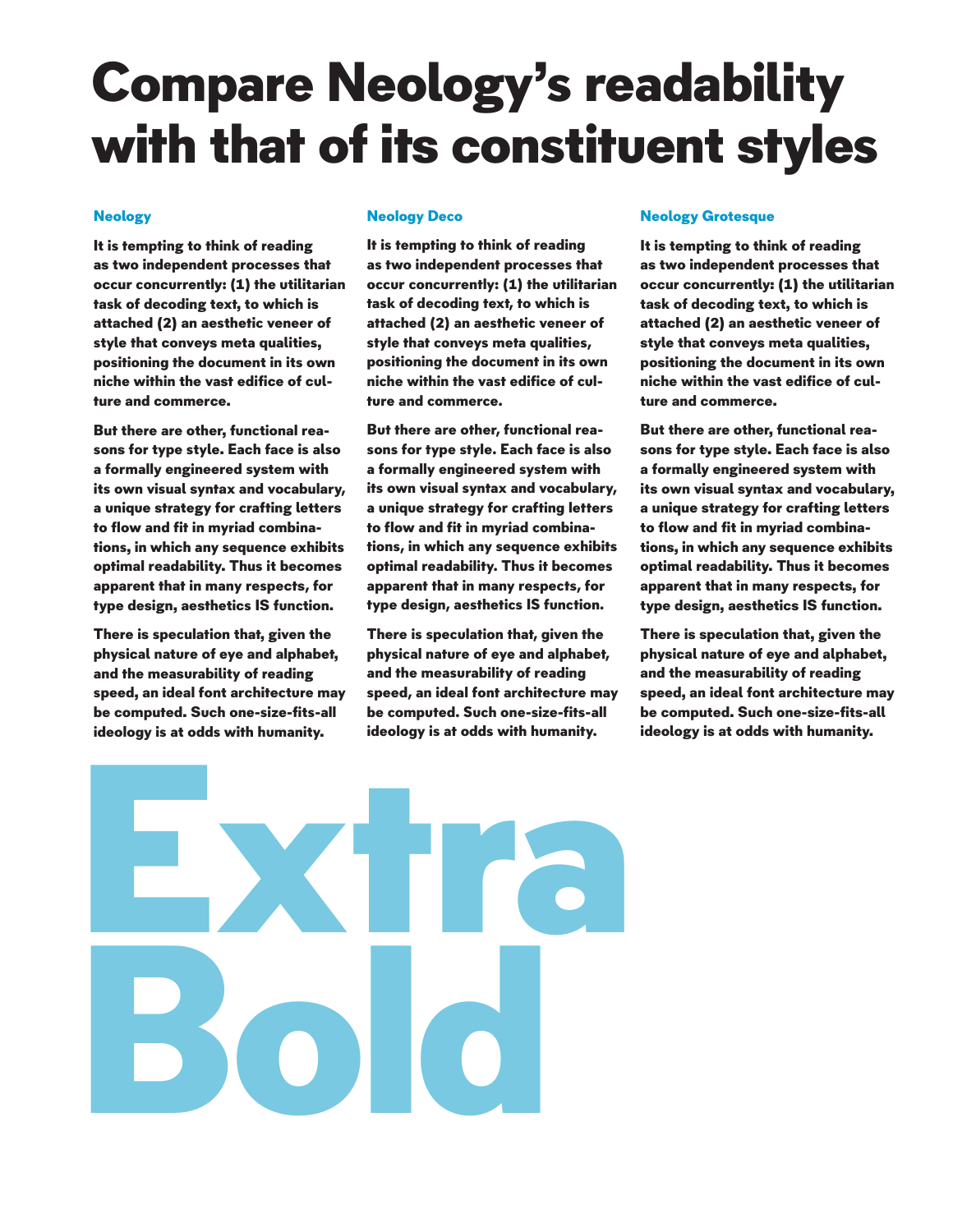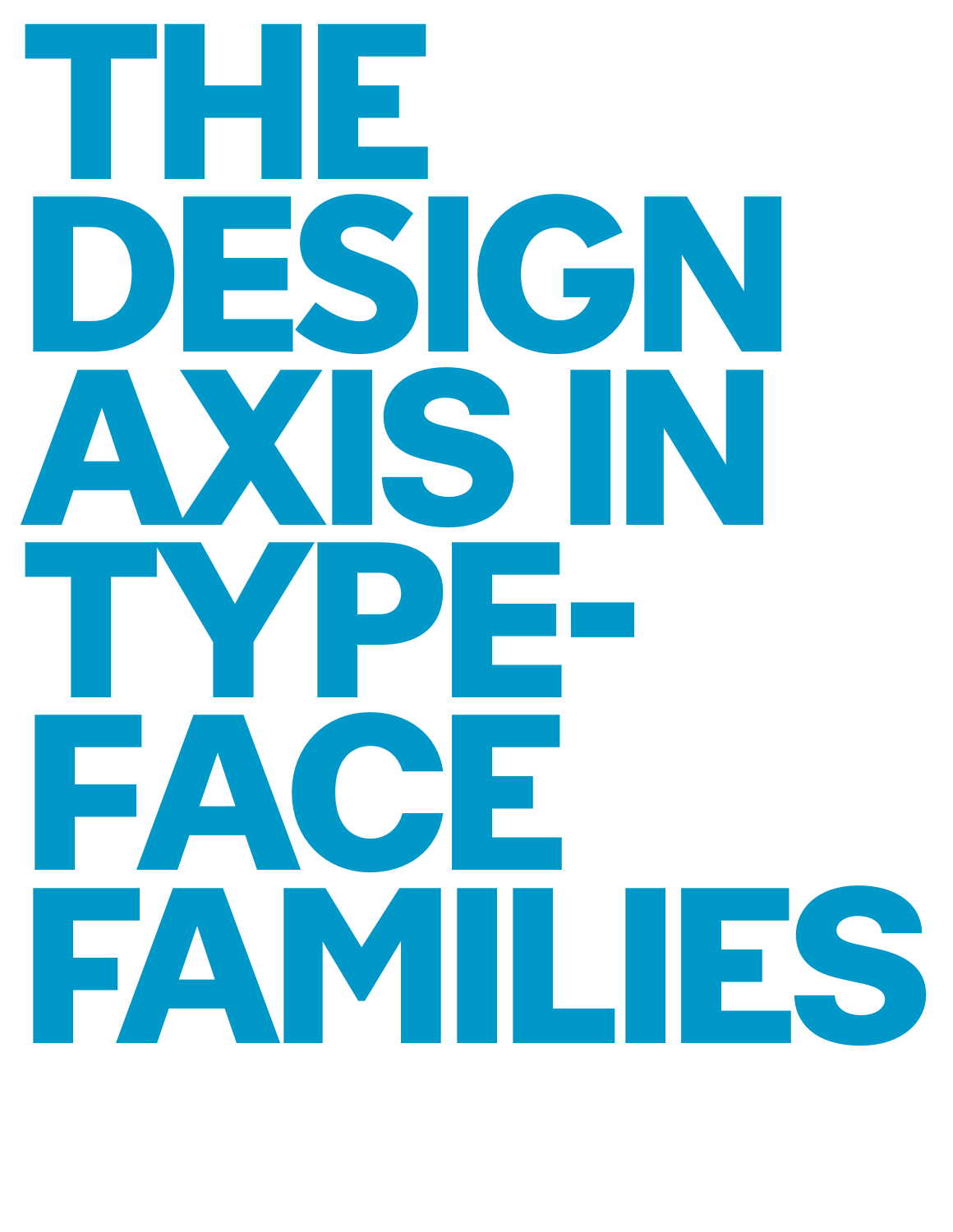## Neology addresses several recent Shinntype themes

#### **The physiology of reading**

Scientific research into the nature of reading invariably utilizes default fonts. But if research is to have any bearing on typography, new faces must be created with variants designed explicitly to test hypotheses—thereby isolating typographic qualities rather than confounding them amongst the many different attributes of different typefaces.

The premise of Neology is that the reader processes only as much detail of a glyph as is necessary to decode it. Because the fovea subtends a tiny angle of vision in each saccadic rest, only three or four glyphs are observed concurrently with any acuity. It matters not that details of a letter may vary between saccades, because if such differences do not occur in the same visual grab, they will not register; for memory and analysis would be required to make such a distinction.

#### **Pseudo-random contextuality**

With the introduction of OpenType, the Contextual Alternates feature was used to encode the joining conventions of calligraphy, for which it was devised.

However, other uses have emerged, one of which is to create a pseudo-random effect simulating the pleasantly organic quality of casual lettering and writing.

Shinn has designed two such faces, Duffy Script and Fontesque Pro. In Duffy there are four sets of glyphs for each character, but the code in Fontesque Pro was refined to work with just two, as the same letter never occurs more than twice in succession in any language. This is the code used for Neology.

#### **The design axis in type families**

The standard design axes within a typeface family are weight, slant, and horizontal scale, to which may be added optical scaling. Megafamilies have gone further, with serif and sans serif defined as related styles. Shinn has explored yet other design axes in various types:

- Handsome. A handwriting typeface rendered in half a dozen nib styles.
- Panoptica. More of an alphabet than a typeface, by virtue of its "unicase plus monowidth" premise. Almost any type style may be rendered in the Panoptic mode. Shinntype has published seven.
- Eunoia.Three interpretations of the condensed, high contrast, geometric genre: Art Deco, Op Art and Techno.
- Sense and Sensibility. Located on an axis close to the extremes of geometric and humanist, this sans serif superfamily is the precursor to Neology.

To create the Neology effect, Sense and Sensibility were at first combined, but this method was dismissed as ad hoc and lacking in rigor. Instead, the two components of Neology were designed from scratch in styles that specifically engage its raison d'être, harmonized in weight, contrast and vertical proportion, with the conceit extending throughout the complete character set. However, about half the glyphs are common: only those characters which exhibit categoric structural differences between the classic grotesque and geometric forms (e.g. Helvetica and Futura, see right) have been provided with alternates, mere variation in proportion not being considered especially relevant to the business of character recognition.



Fig. 1. Where the difference between grotesque and geometric archetypes is a question of proportion, the glyphs are identical in both Neology variants.

Helvetica Futura Neology (both)

Fig. 2. Where the difference is a matter of fundamental structure, the glyphs in Neology Grotesque and Neology Deco observe that distinction.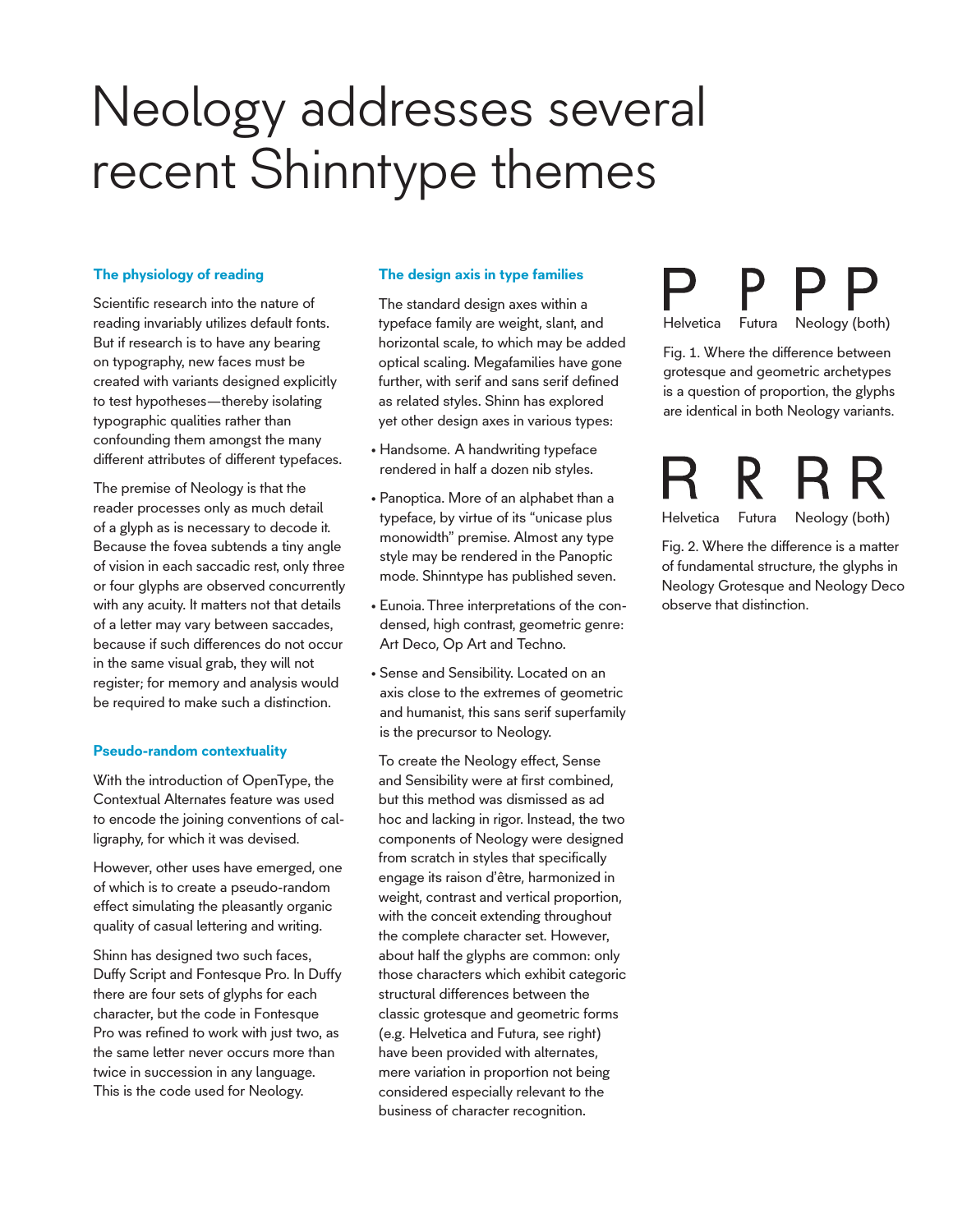## Family

Neology Light Neology Regular Neology Medium **Neology Bold Neology Extra Bold**

Neology Deco Light Neology Deco Regular Neology Deco Medium **Neology Deco Bold Neology Deco Extra Bold**

Neology Grotesque Light Neology Grotesque Regular Neology Grotesque Medium **Neology Grotesque Bold Neology Grotesque Extra Bold**

The Neology fonts may be converted to either of their constituent styles; to Deco by deselecting the Contextual Alternates feature, and to Grotesque by applying Stylistic Set 1.

The Deco and Grotesque styles are also available as separate fonts, each containing only a single set of glyphs.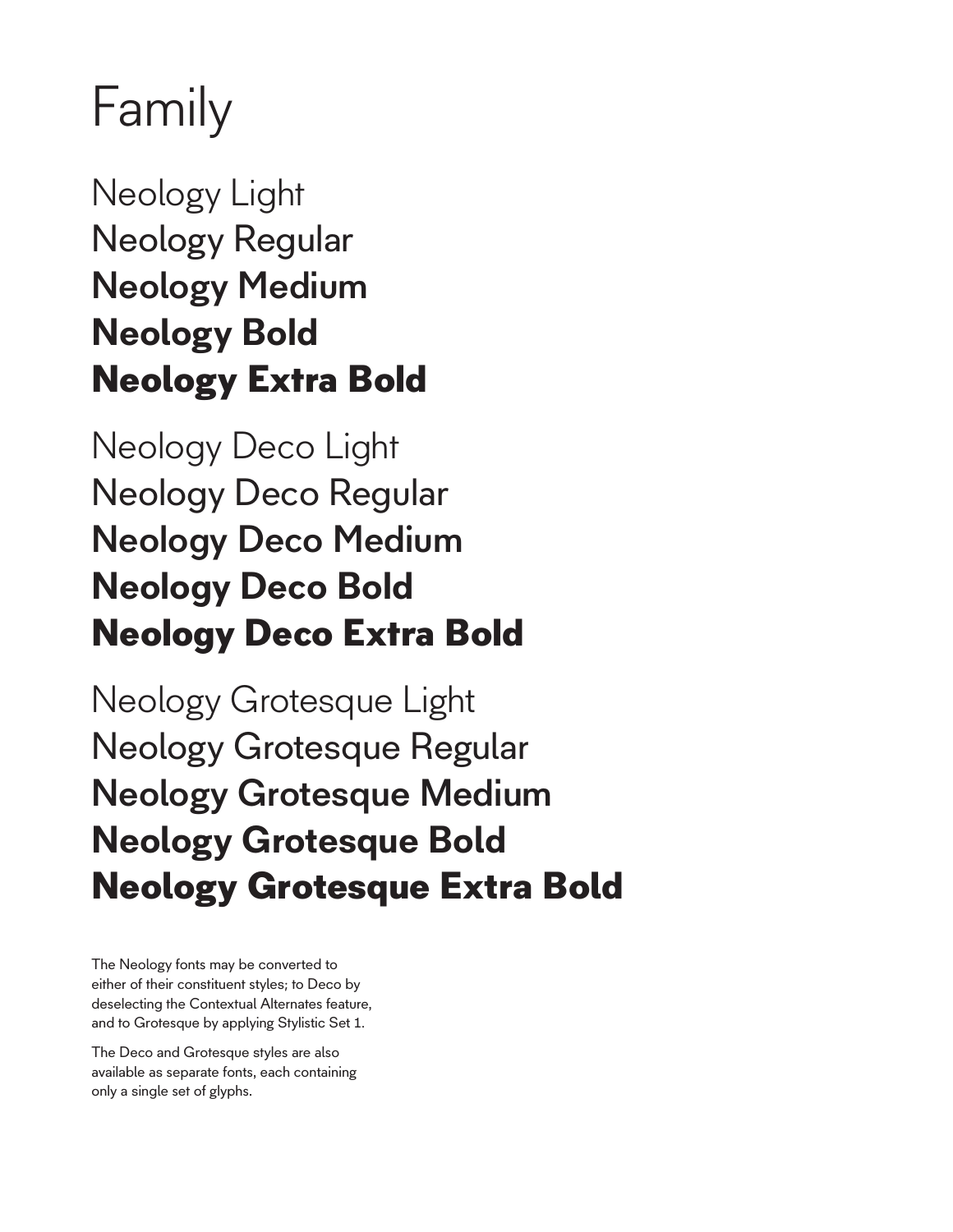### Extras

### \$3B \$3b

#### **Two sizes of figures**

The default figures are three-quarter height, for mixed case use. For figures that are cap height and weight, select "all caps". Monetary symbols follow the same arrangement.

### 1100→1100

#### **Tabular & proportional figures**

The default figures are tabular; their "one" has a baseline crossbar, which is removed for the proportional version.



#### **Minus & arrows**

Minus and en-dash have identical glyphs. Arrows are aligned with dashes, and have the same thickness, enabling extension.

#### egg→egg 999→999

#### **Doubles**

According to the theory behind Neology, doubled letters with differing glyphs can disrupt reading. But does the typographer wish to avoid this situation or let it stand? Either is possible: the default differentiates, hence "egg" or "egg". Stylistic Set 2 will negate this, doubling the glyph, hence "egg" or "egg"; similarly, this feature will homogenize multiple repeated figures, e.g. "9999" > "9999".

### (Hi-fi) (Hi-fi)

#### **All-cap marks**

Several characters are provided with raised versions for all-cap setting.



**Extra symbols** Could come in handy.

### lag→lag lag→lag

#### **'Normal' alternates**

In the Deco fonts, Stylistic Set 1 replaces a with a, as in Futura.

In the Grotesque fonts, Stylistic Set 1 replaces l with l, and g with g, for the classic grotesque letter forms found in Helvetica, Univers, etc.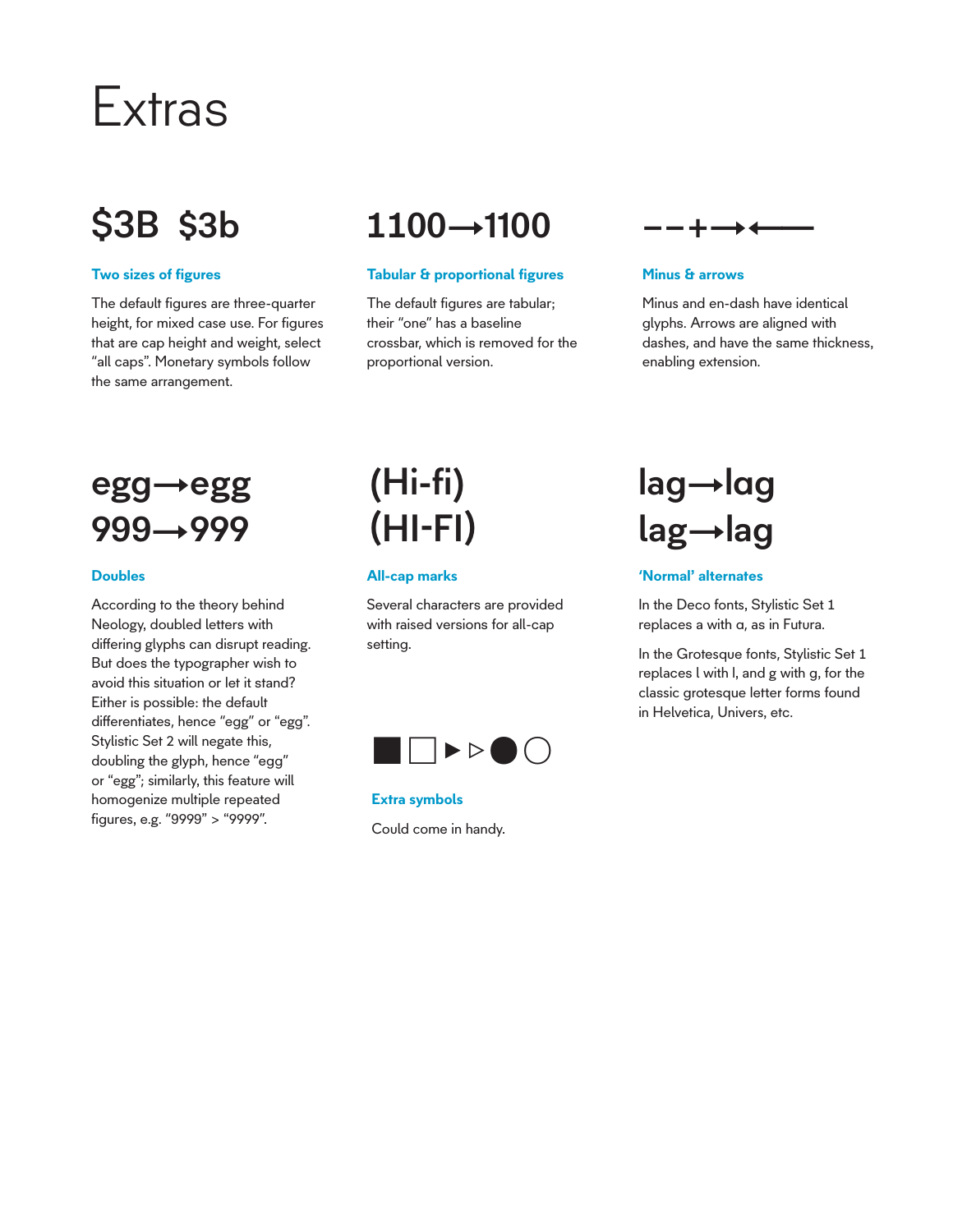**Neology Deco Light** 

# ABCDFFGHIJ KLMNOPORS TUVWXY&Z 0123456789 1 abcdefghijklmn opgrstuvwxyz 0123456789 1a @\$ $EE\%$  "!?"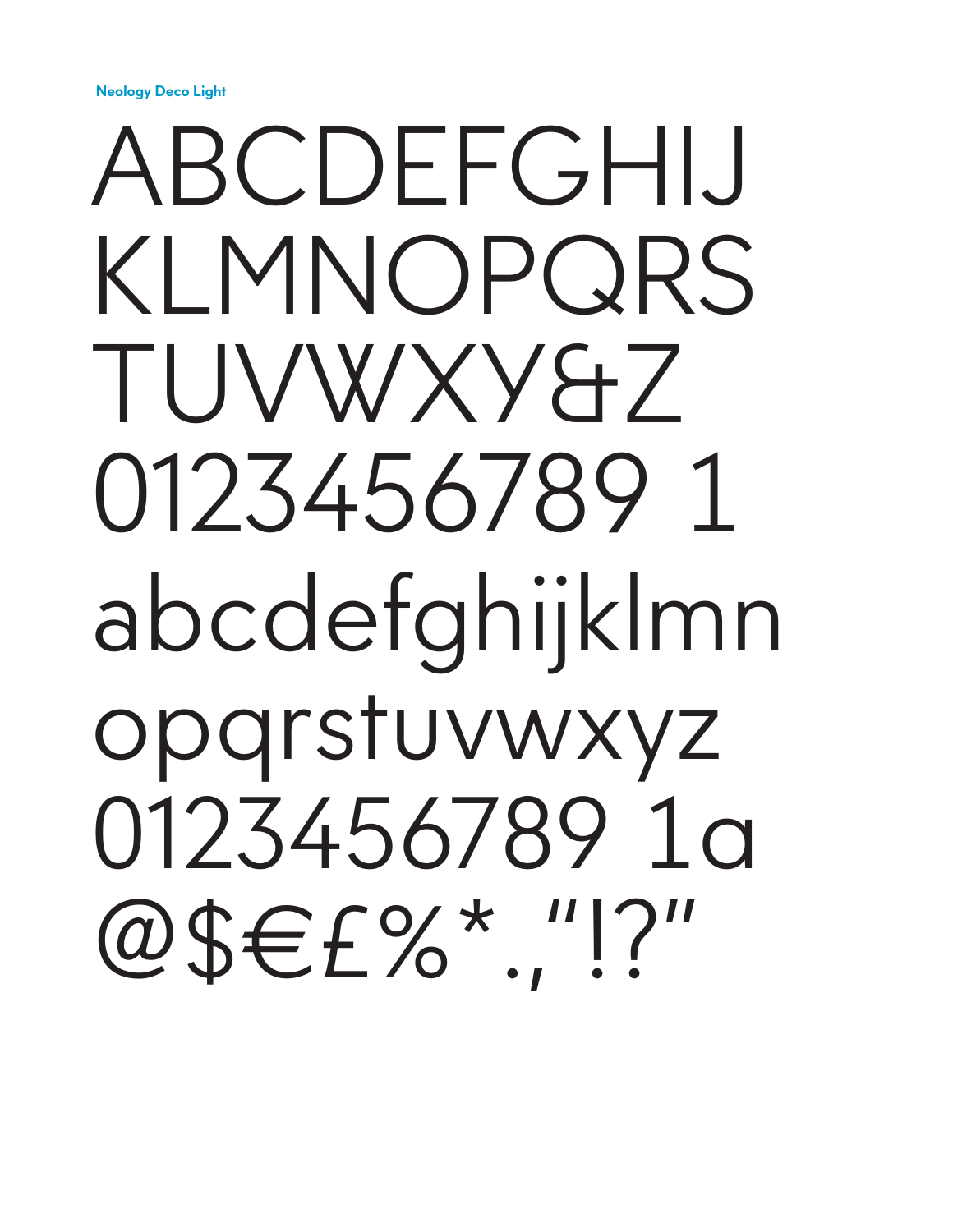**Neology Grotesque Light** 

# ABCDFFGHIJ KLMNOPQRS TUVWXY&Z 0123456789 1 abcdefghijklmn opgrstuvwxyz  $0123456789191$ <br>@\$E£%\*."!?"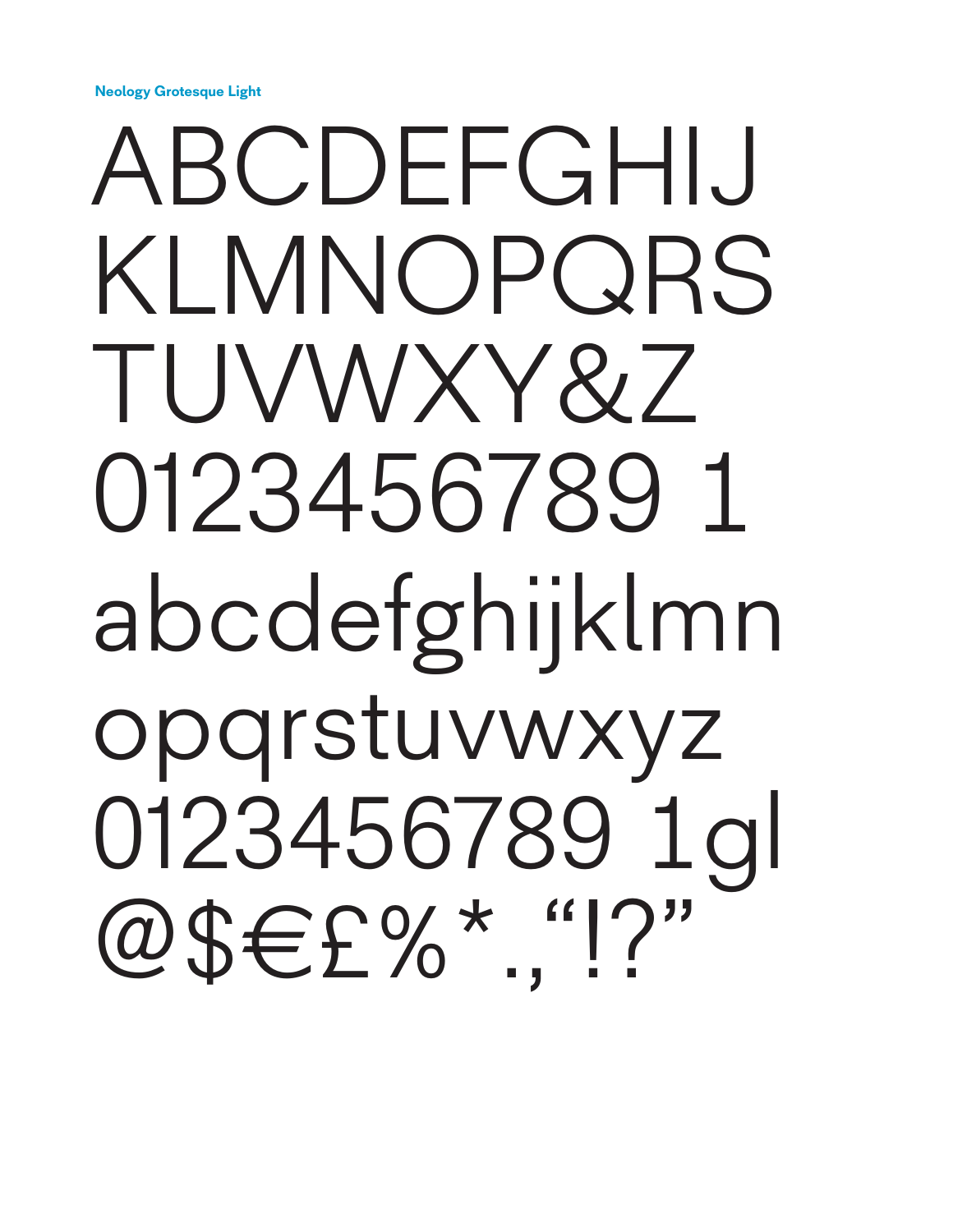# ABCDEFGHIJ KLMNOPQRS TUVWXY&Z 01234567891 abcdefghijklmn opgrstuvwxyz 0123456789 1a @\$ $EE\%$  "1?"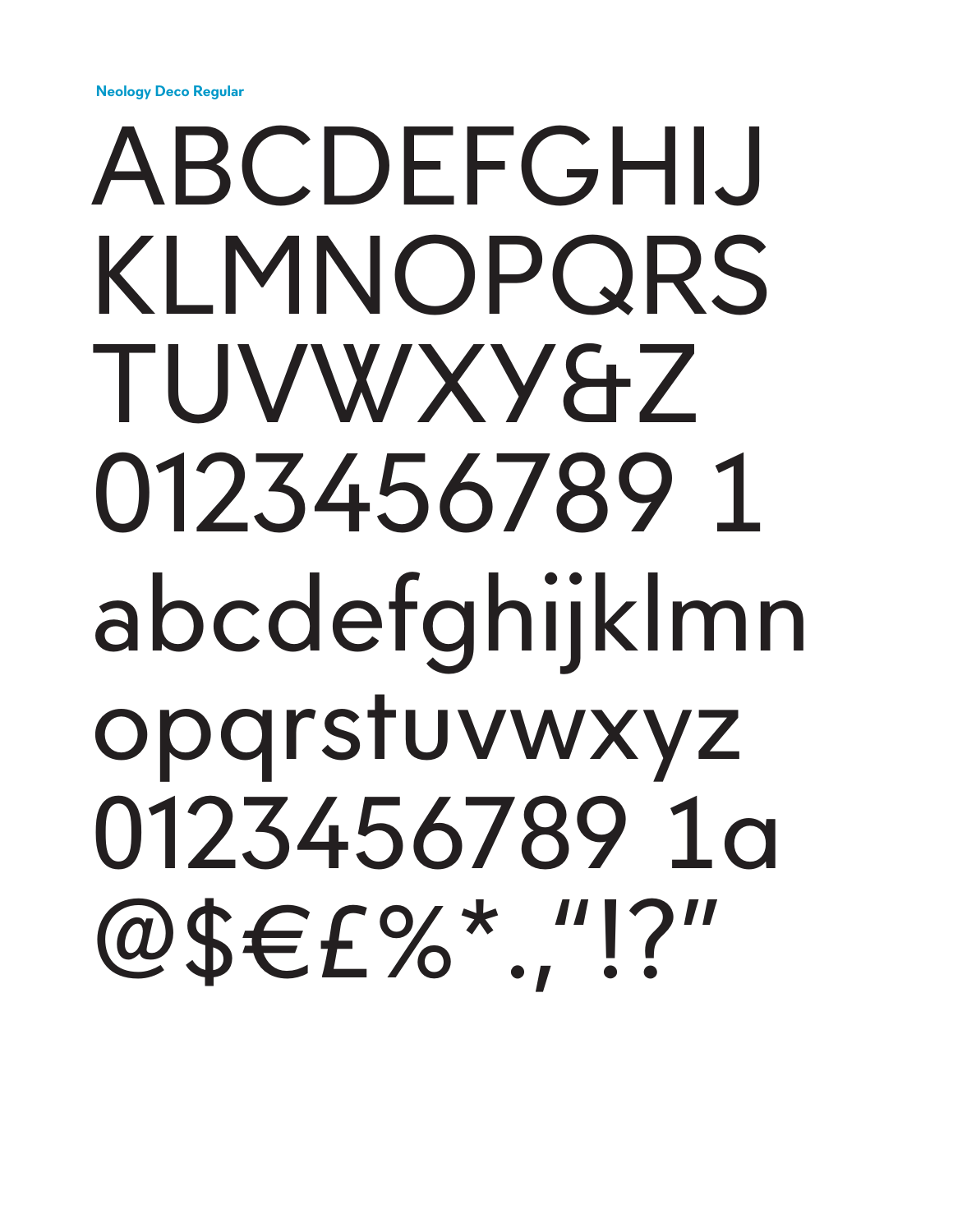**Neology Grotesque Regular** 

# ABCDEFGHIJ KLMNOPQRS TUVWXY&Z 0123456789 1 abcdefghijklmn opgrstuvwxyz 0123456789 1gl  $@$EE\%$  "!?"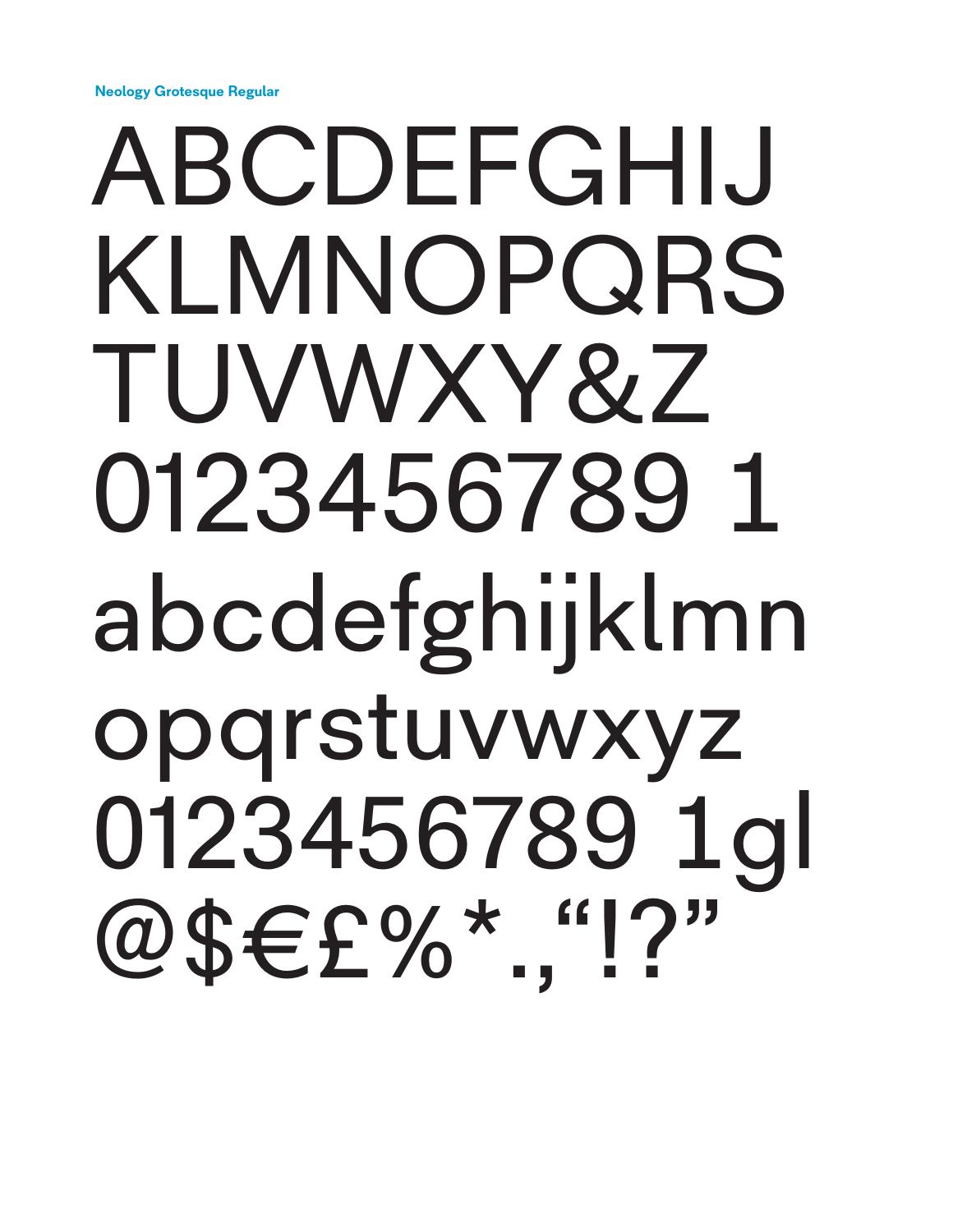# ABCDEFGHIJ KLMNOPQRS **TUVWXY&Z** 01234567891 abcdefghijklmn opgrstuvwxyz 0123456789 1a @\$EE%\*."!?"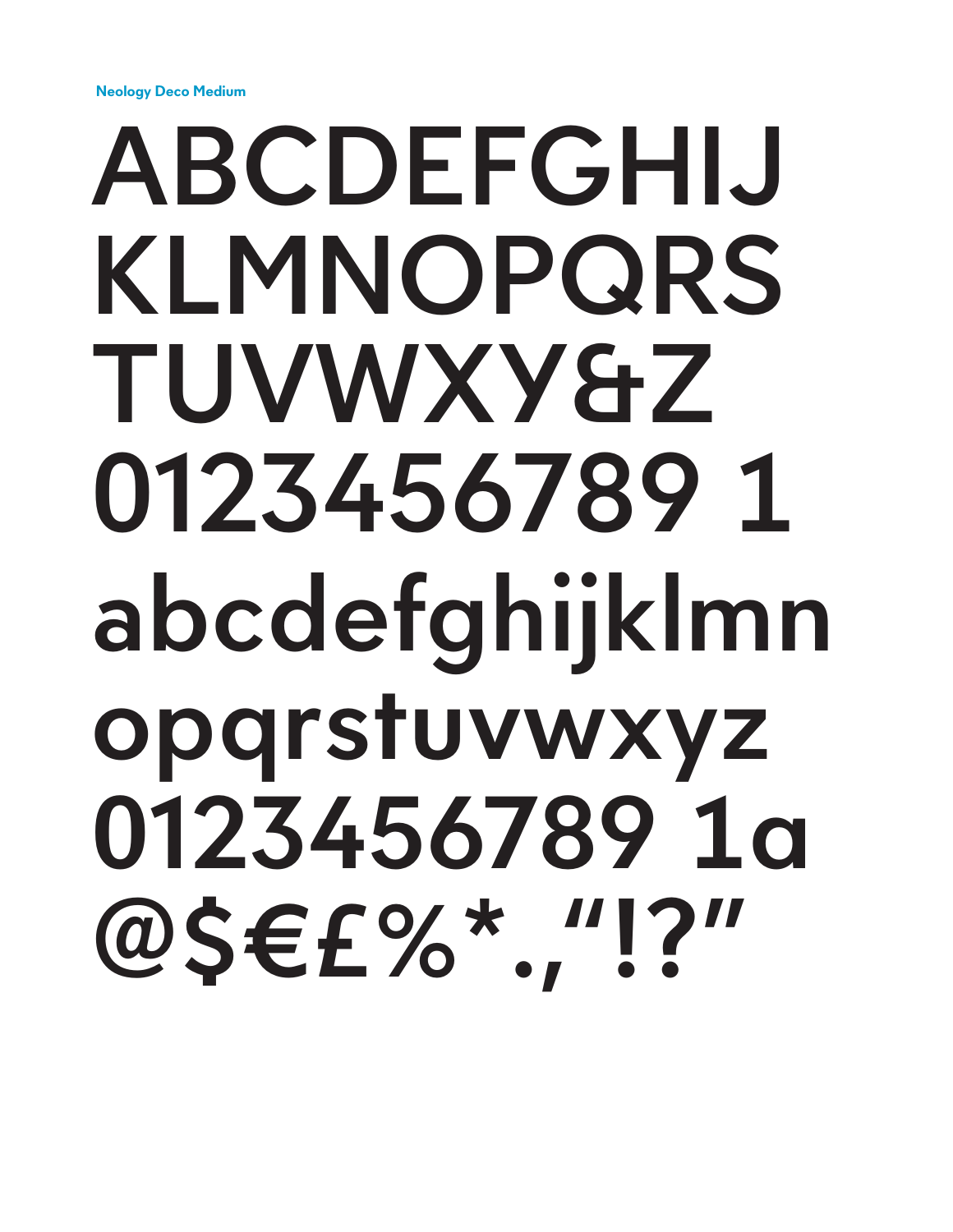# ABCDEFGHIJ KLMNOPQRS TUVWXY&Z 01234567891 abcdefghijklmn opgrstuvwxyz 0123456789 1gl @\$E£%\*.."!?"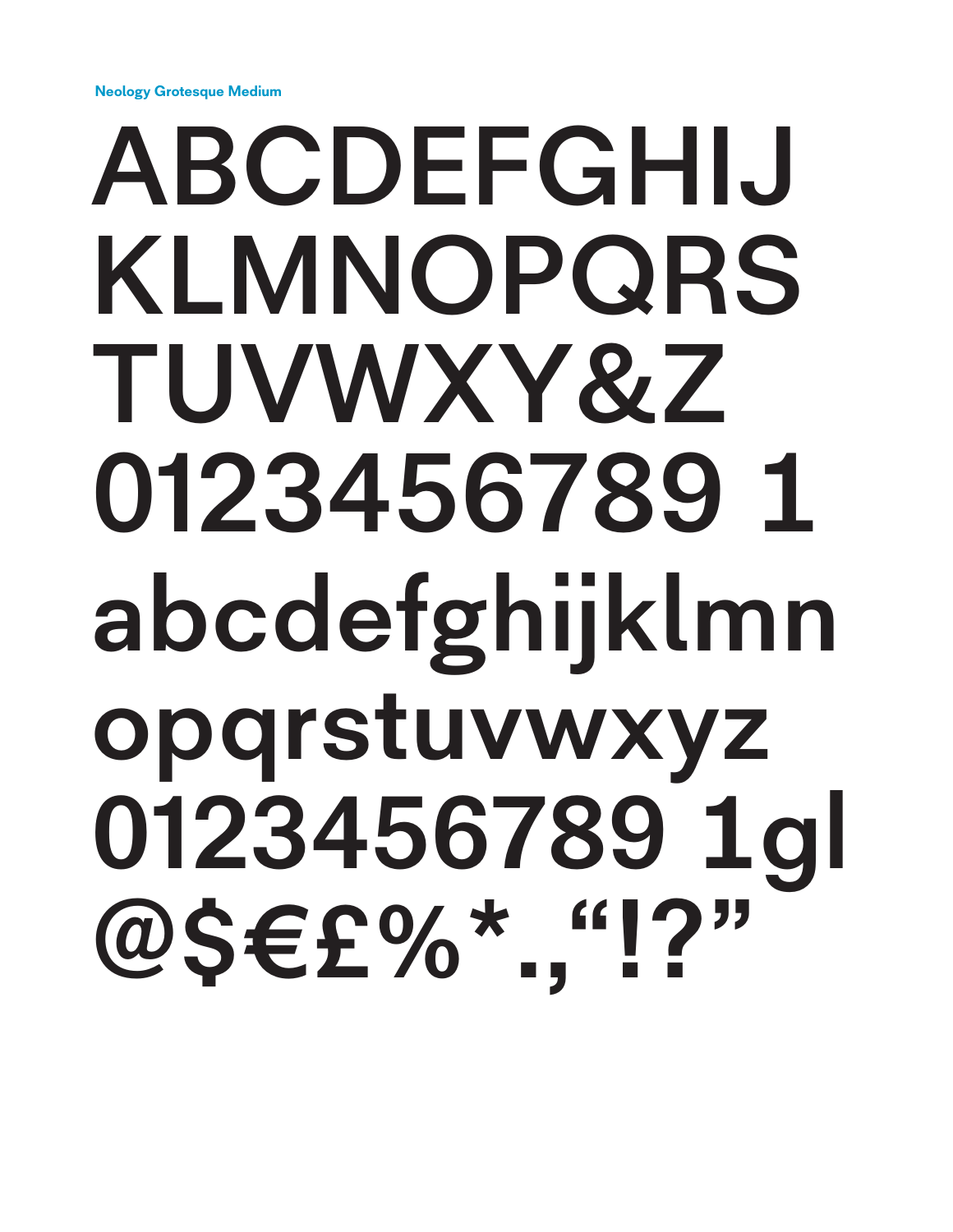# ABCDEFGHIJ KLMNOPQRS **TUVWXY&Z** 01234567891 abcdefghijklmn opgrstuvwxyz 0123456789 1a **@SEE%\*** "1?"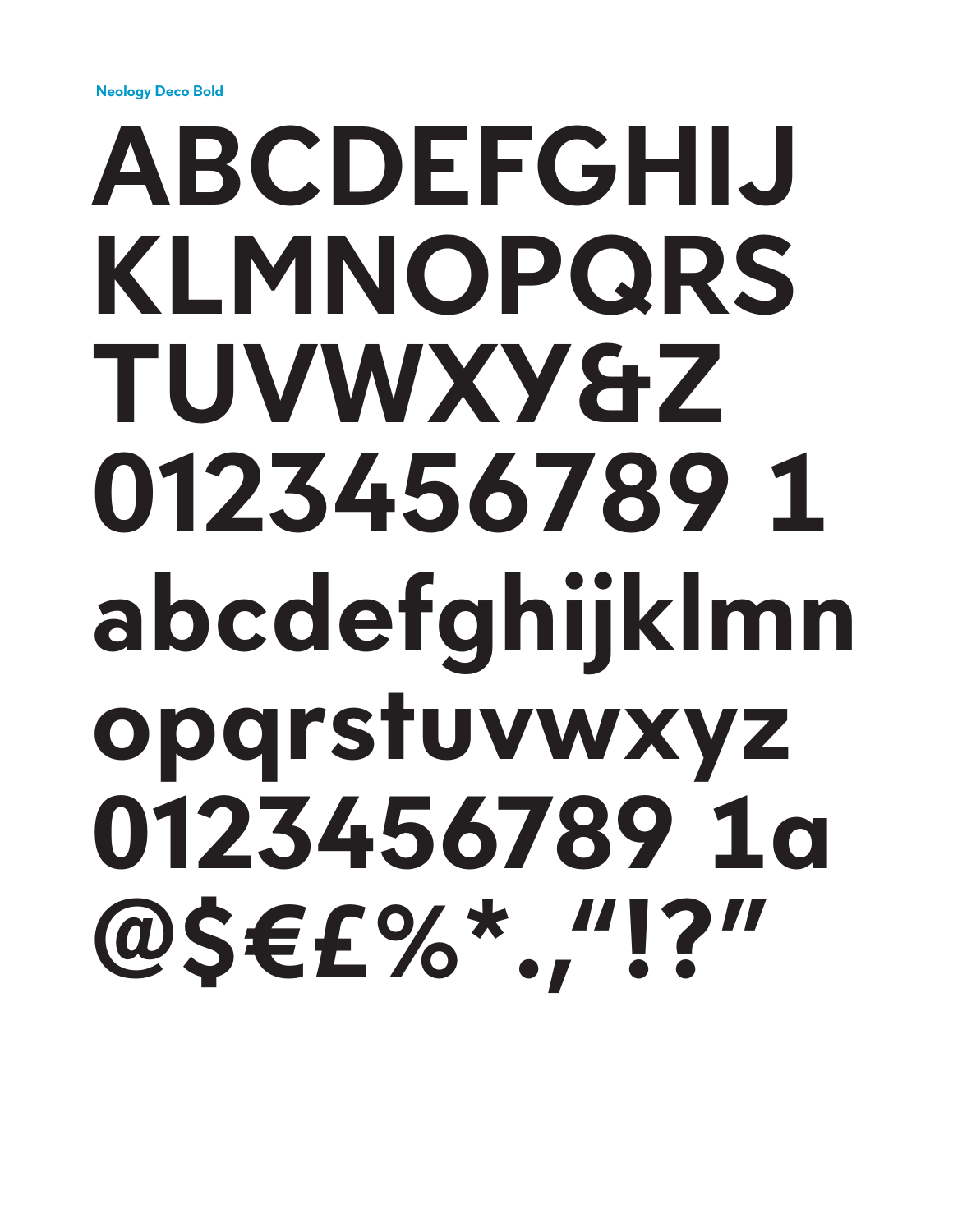**Neology Grotesque Bold** 

# ABCDEFGHIJ KLMNOPQRS TUVWXY&Z 01234567891 abcdefghijklmn opgrstuvwxyz 0123456789 1gl<br>@\$€£%\*."!?"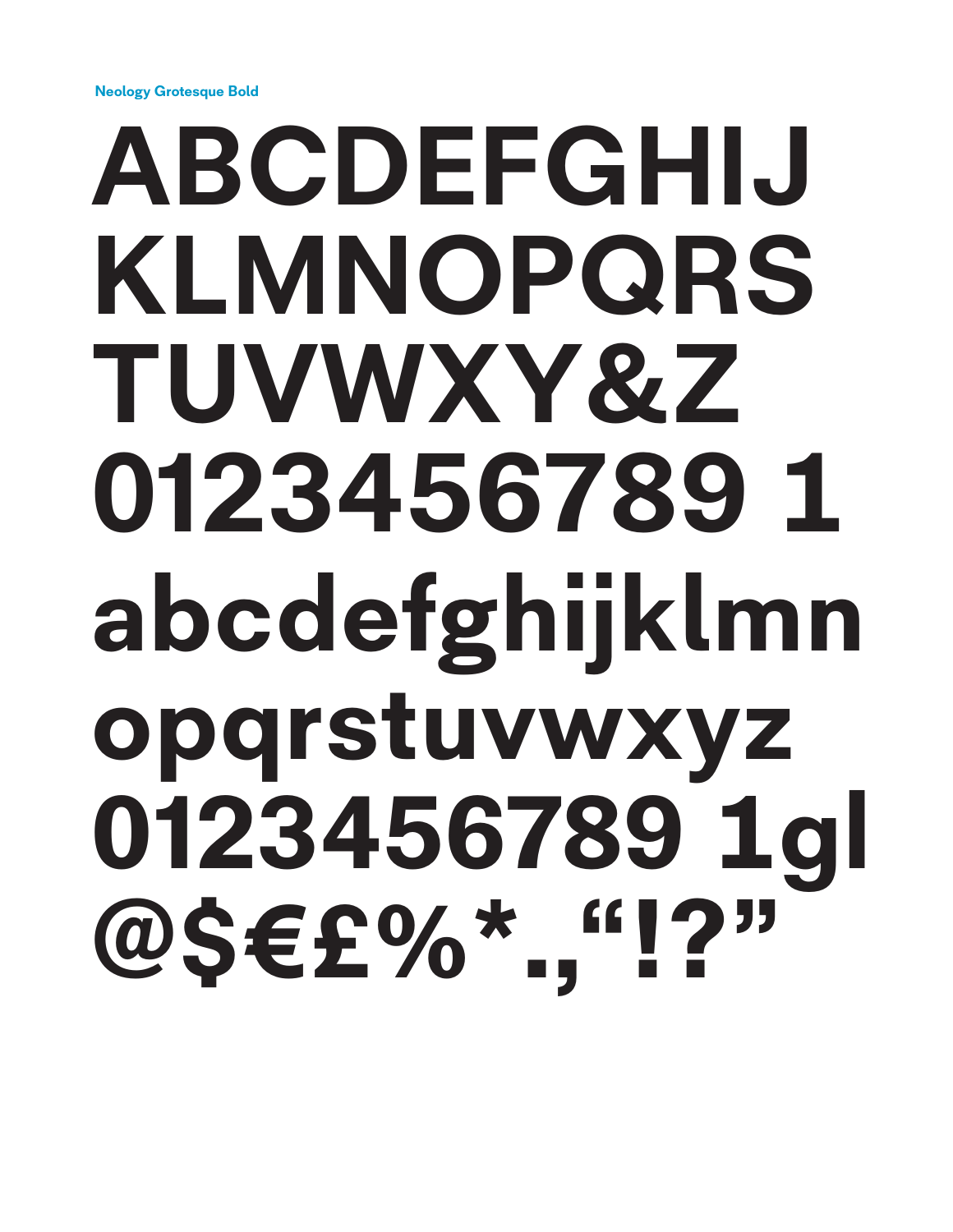# ABCDEFGHIJ KLMNOPQRS TUVWXY&Z 01234567891 abcdefghijklmn opgrstuvwxyz 0123456789 1a **@SEE%\***, "1?"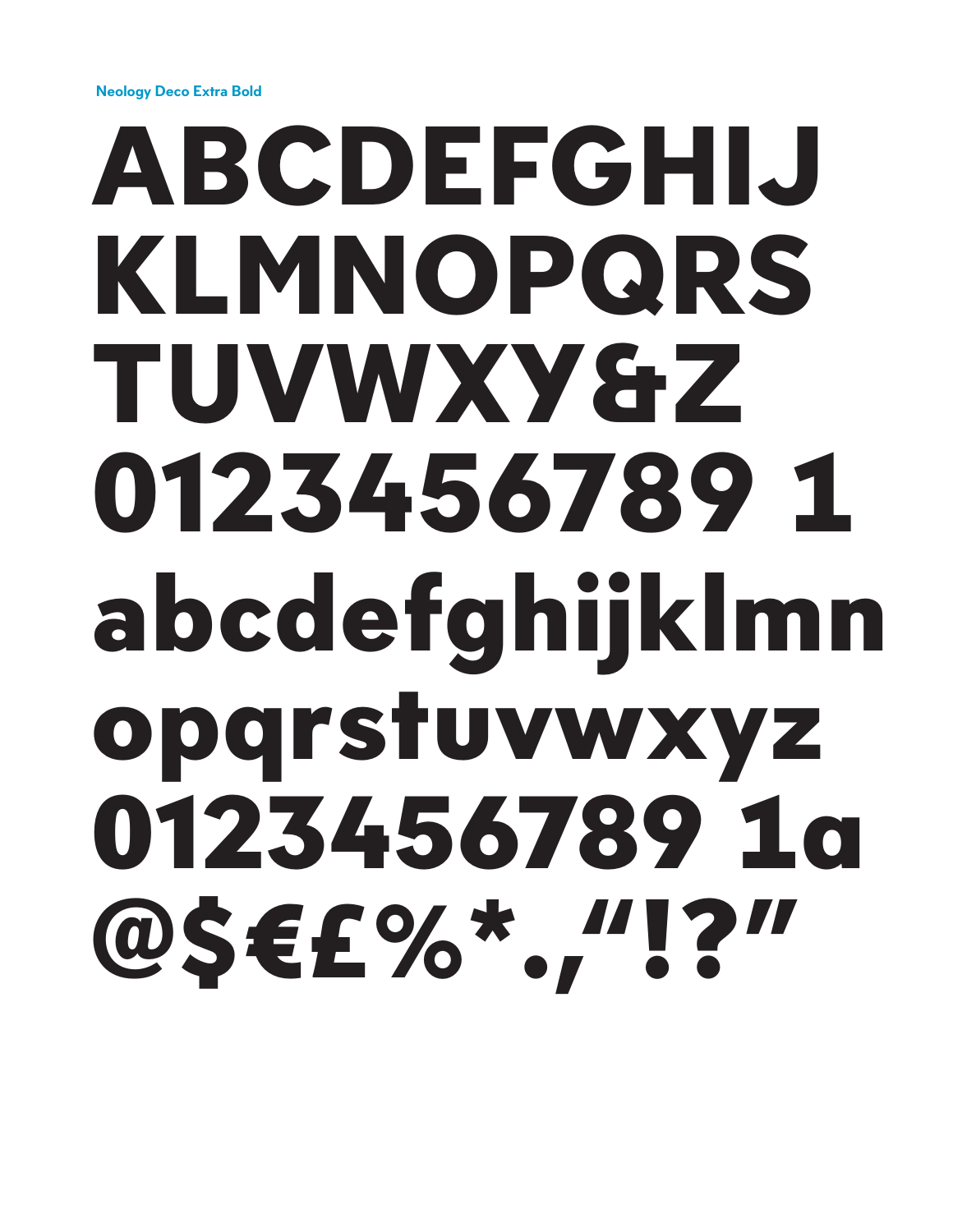# ABCDEFGHIJ KLMNOPQRS TUVWXY&Z 01234567891 abcdefghijklmn opgrstuvwxyz 0123456789 1gl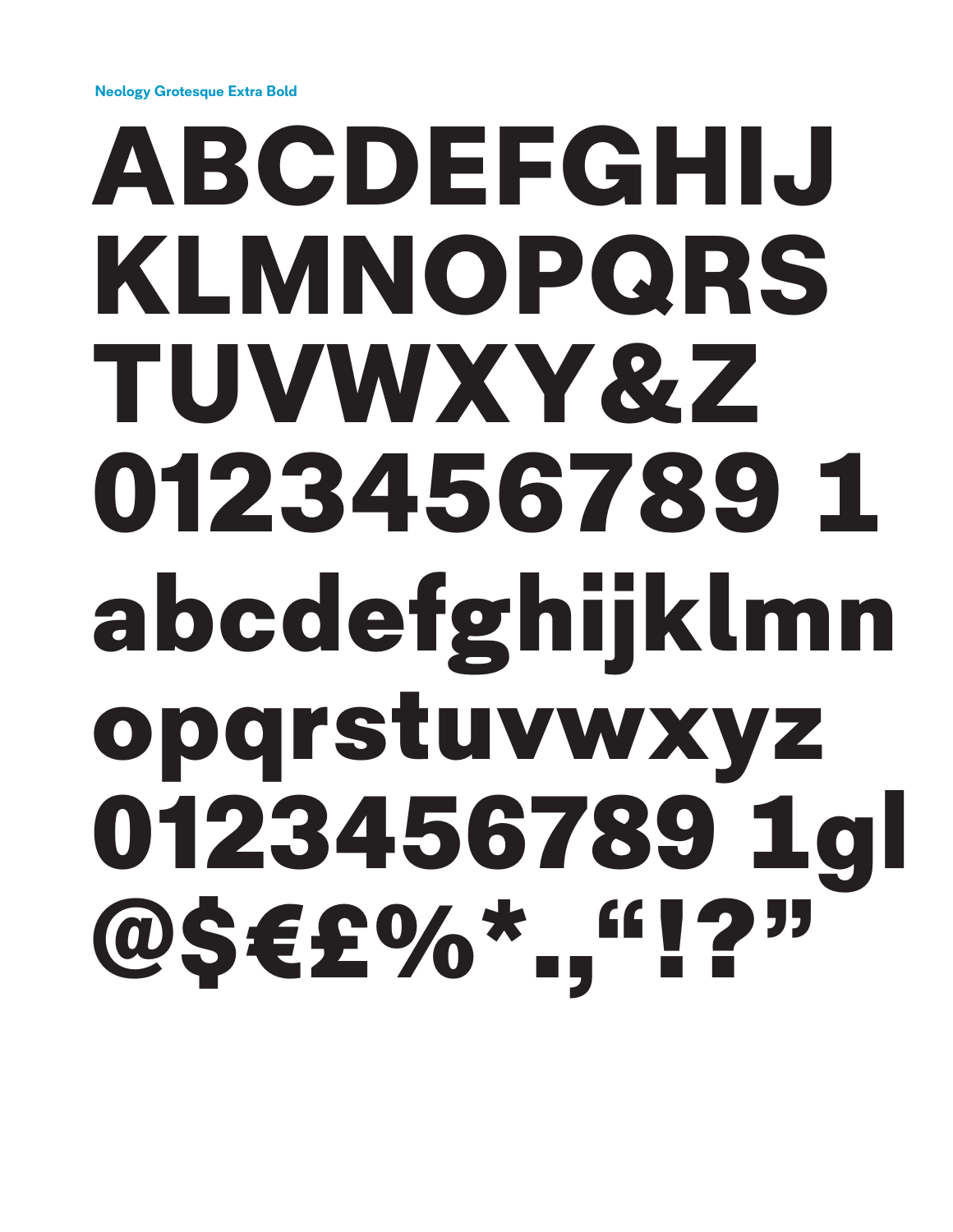# **supports** all FUROPEAN LANGUAGES THAT USE the Latin SCRIPT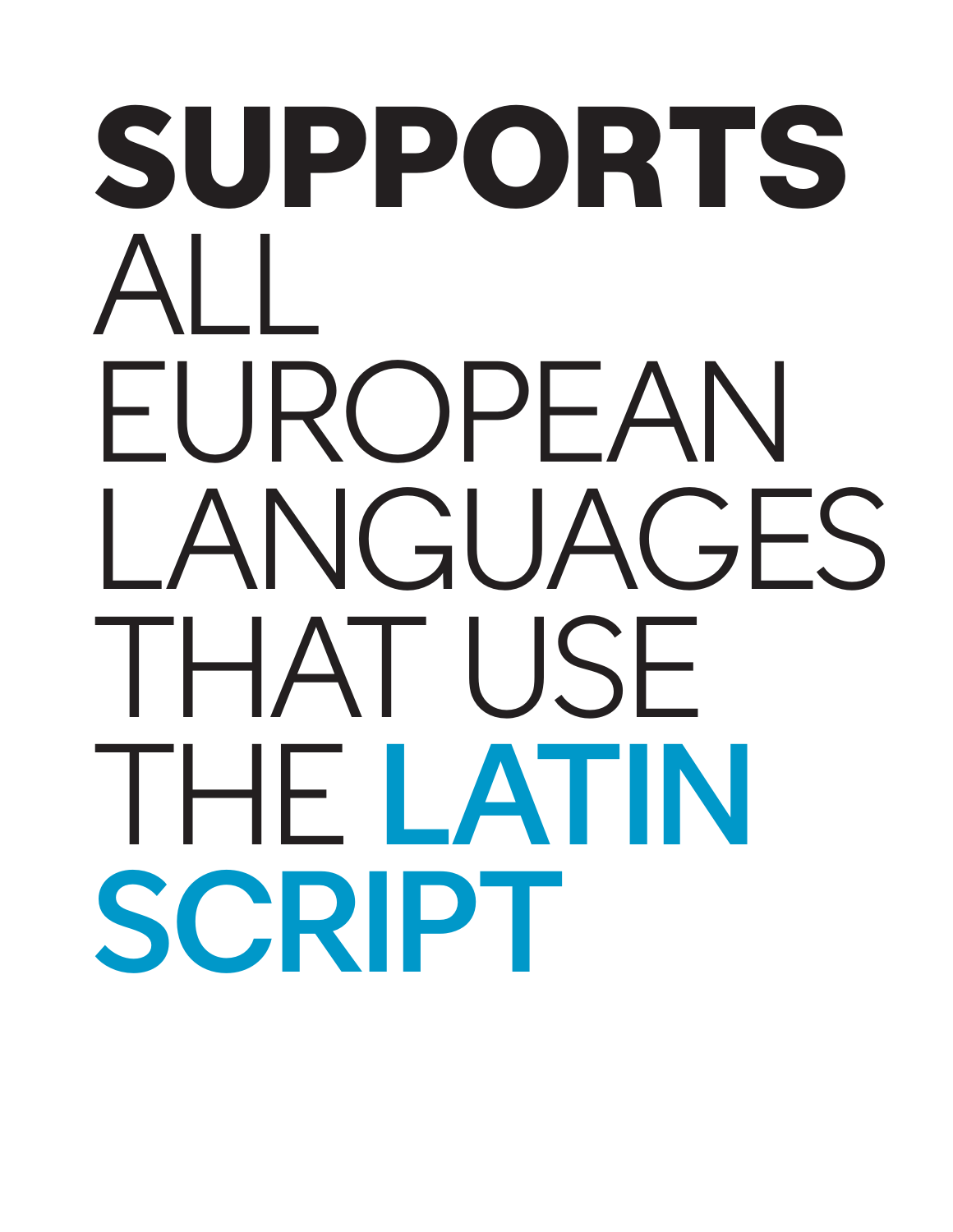**Neology supports at least forty languages, including all European languages that use the Latin script.**

**Supported code pages Supported languages**

English French

Mac OS Roman Central Europe **Croatian** Icelandic Romanian Turkish

MS WINDOWS 1252 Western 1250 Eastern European 1254 Turkish 1257 Baltic

#### ISO 8859

Latin 1 Western Europe Latin 2 Central Europe Latin 3 Tu, Malt, Gal, Esp Latin 4 Baltic Latin 5 Turkish Latin 6 Scandinavian Latin 7 Baltic 2

Spanish German **Dutch** Danish Italian Portuguese Icelandic Finnish Swedish Norwegian Norwegian (Bokmål) Polish Czech Hungarian Slovak Catalan Irish Romanian **Turkish** Slovenian Latvian Lithuanian Estonian **Maltese** Albanian **Welsh** Breton Latin Luxembourghish Romani Basque Corsican Croatian Faroese Galician Sardinian **Esperanto** Scottish Gaelic

#### **Neology Extra Bold**

#### deco

#### capitals **aáàâäãåąāăb cçčćċĉdđďeéè êëęēěėĔfgģğġĝ hħĥiİ Ĭíìîïįīĩjĵkķ LŁLĿĽĹMNÑNŇŇ ŋoóòôöõőōø pqrŕřŗsšşșśŝ tťţȚŧuúùûüųū ůűŭũvwxyýÿŶỲ zžżźijƏæœðþẞ**

#### lower case

**aáàâäãåąāăbcçčćċ ĉdďđeéèêëęēěėĕf gģğġĝhħĥıiĭíìîïįīĩjĵ kķlłļŀĺľmnñņńňŋoó òôöõøőōpqrŕřŗsšş șśŝſßtť ţțŧuúùûüųū ůűŭũvwxyýÿzžżźijə æœðþ aáàâäãåąāă**

#### tabular figures **0123456789**

tabular cap figures

#### **0123456789**

proportional figures

```
0123456789
```
proportional cap figures

#### **0123456789**

| <b>FRACTIONS</b>                          | <b>SUPERIORS</b> |
|-------------------------------------------|------------------|
| $\frac{1}{2}$ $\frac{1}{4}$ $\frac{3}{4}$ | <b>123TM</b>     |
| MATHEMATICAL                              |                  |

```
∑∏ΔΩ∞µπ∫√∂~^°
+−×÷=≈≠±<>≤≥
```

```
¬|¦#◊%‰
```

```
currency ordinals
```

```
$ £ ¥ € ¢ƒ¤ ªº
```

```
cap-height currency & marks
```

```
$£¥€«»‹›(-)[–]{—}
```

```
QUOTES DASHES
^{\text{minmin}} «» \leftrightarrow _{\text{min}} - – –
```

```
POINTS SEPARATORS
```

```
?!,.:;…·¿¡ (/)[\]{|}
```
Miscellaneous **•&\*†‡§¶®©℗@**

```
←→▪▫▶▹○●
```
#### **GROTESQUE** capitals

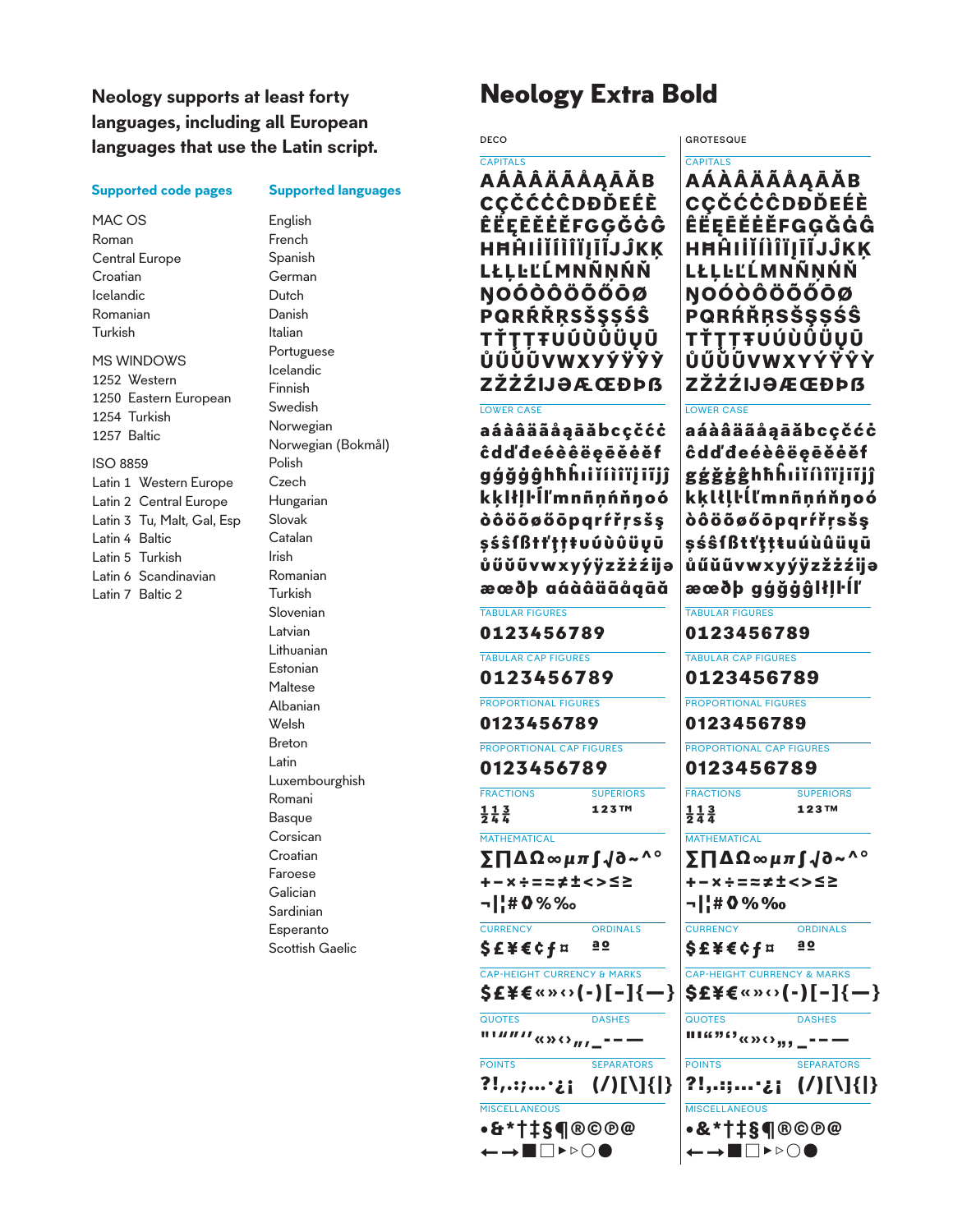| <br>۰, |
|--------|
|--------|

**CAPITALS** aáàâäãåąāăb cçčćċĉdđďeéè <u>ÊËĘĒĚĔĔ</u>FGĢĞĠĜ HĦĤI İ Ĭ Î Î Î Î J Ĵ K Ķ lłļŀľĺmnñņńň ŋoóòôöõőōø PQRŔŘŖSŠŞŞŚŜ tťţȚŧuúùûüųū ůűŭũvwxyýÿŶỲ zžżźijƏæœðþẞ lower case aáàâäãåąāăbcçčćċ ĉdďđeéèêëęēěėĕf gģğġĝhħĥıiĭíìîïįīĩjĵ kķlłļŀĺľmnñņńňŋoó òôöõøőōpqrŕřŗsšş șśŝſßtťţțŧuúùûüųū ůűŭũvwxyýÿzžżźijə æœðþ aáàâäãåąāă tabular figures 0123456789 tabular cap figures 0123456789 proportional figures 0123456789 proportional cap figures 0123456789 **FRACTIONS** SUPERIORS  $\frac{1}{2}$   $\frac{1}{4}$   $\frac{3}{4}$  <br>1 2 3 ™ **MATHEMATICAL** ∑∏ΔΩ∞µπ∫√∂~^° +−×÷=≈≠±<>≤≥ ¬|¦#◊%‰ currency ordinals  $$E$  $*$  $E$  $*$  $F$  $*$  $a$  $a$ <sup> $0$ </sup> cap-height currency & marks  $$E \neq \> \> (-)[-]{-}$ QUOTES DASHES  $^{\text{min}_{\text{max}} \times \times \times \text{min}_{\text{max}}$  \_--points SEPARATORS  $?!$ ,.:;....;\_; (/)[\]{|} **MISCELLANEOUS GROTESQUE CAPITALS** aáàâäãåąāăb cçčćċĉdđďeéè **ÊËĘĒĚĖĔFGGĞĠĜ** HĦĤI İ Ĭ İ Î Î J Ĵ K Ķ lłļŀľĺmnñņńň ŋoóòôöõőōø PQRŔŘŖSŠŞŞŚŜ tťţȚŧuúùûüųū ůűŭũvwxyýÿŶỲ zžżźijƏæœðþẞ LOWER CASE aáàâäãåąāăbcçčćċ ĉdďđeéèêëęēěėĕf gģğġĝhħĥıiĭíìîïįīĩjĵ kķlłļŀĺľmnñņńňŋoó òôöõøőōpqrŕřŗsšş șśŝſßtťţțŧuúùûüųū ůűŭũvwxyýÿzžżźijə æœðþ gģğġĝl łļŀĺľ **TABULAR FIGURES** 0123456789 tabular cap figures 0123456789 **PROPORTIONAL FIGURES** 0123456789 proportional cap figures 0123456789 **FRACTIONS** SUPERIORS  $\frac{1}{2}$   $\frac{1}{4}$   $\frac{3}{4}$  123™ **MATHEMATICAL** ∑∏ΔΩ∞µπ∫√∂~^° +−×÷=≈≠±<>≤≥ ¬|¦#◊%‰ CURRENCY ORDINALS  $$E$ ¥ $∈$ ¢ $f$ ¤ ªº cap-height currency & marks  $$E \neq \> \> (-)[-](-)$ QUOTES DASHES  $^{\text{max}}$   $\otimes$   $\otimes$   $\otimes$   $\ldots$  \_-–– points SEPARATORS ?!,.:;…·¿¡ (/)[\]{|} Miscellaneous

•&\*†‡§¶®©℗@ ←→▪▫▶▹○●

•&\*†‡§¶®©℗@ ←→▪▫▶▹○●

#### Neology Light Neology Regular

| ۰, | ٠<br>P.<br>I<br>۰,<br>$\sim$<br>$\sim$ |
|----|----------------------------------------|
|    |                                        |

**CAPITALS** aáàâäãåąāăb cçčćċĉdđďeéè ÊËĘĒĚĖĔFGĢĞĠĜ HĦĤI İ Ĭ Í Î Î J Î Î J Î K K LŁLĿĽĹMNÑNŃŇ ŋoóòôöõőōø PQRŔŘŖSŠŞŞŚŜ TŤŢTŦUÚÙÛÜŲŪ ůűŭũvwxyýÿŶỲ zžżźijƏæœðþẞ

#### lower case

aáàâäãåąāăbcçčćċ ĉdďđeéèêëęēěėĕf gģğġĝhħĥıiĭíìîïįīĩjĵ kķlłļŀĺľmnñņńňŋoó òôöõøőōpqrŕřŗsšş șśŝſßtťţțŧuúùûüųū ůűŭũvwxyýÿzžżźijə æœðþ aáàâäãåąāă

#### tabular figures 0123456789

**TABULAR CAP FIGURES** 0123456789

proportional figures

0123456789

proportional cap figures 0123456789

**FRACTIONS** SUPERIORS  $\frac{1}{2}$   $\frac{1}{4}$   $\frac{3}{4}$  2 3 ™ **MATHEMATICAL** 

∑∏ΔΩ∞µπ∫√∂~^° +−×÷=≈≠±<>≤≥ ¬|¦#◊%‰

currency ordinals \$ £ ¥€¢ƒ¤ ªº

cap-height currency & marks

\$£¥€«»‹›(-)[–]{—} QUOTES DASHES

 $^{\text{min}_{n} \times \times \times_{n}}$  \_--points SEPARATORS ?!,.:;....;<sub>i</sub> (/)[\]{|} **MISCELLANEOUS** 

•&\*†‡§¶®©℗@ ←→▪▫▶▹○●

#### êëeēě EGGĞĠĜ HĦĤI I Ĭ ÍÌ I Ĵ J Ĵ K Ķ LŁLĿĽĹMNÑNŃŇ ŋoóòôöõőōø PQRŔŘŖSŠ\$Ş\$Ŝ tťţȚŧuúùûüųū ůűŭũvwxyýÿŶỲ zžżźijƏæœðþẞ LOWER CASE aáàâäãåąāăbcçčćċ ĉdďđeéèêëęēěėĕf gģğġĝhħĥıiĭíìîïįīĩjĵ kķlłļŀĺľmnñņńňŋoó òôöõøőōpqrŕřŗsšş șśŝſßtťţțŧuúùûüųū ůűŭũvwxyýÿzžżźijə æœðþ gģğġĝlłļŀĺľ TABULAR FIGURES 0123456789 tabular cap figures 0123456789 proportional figures 0123456789 proportional cap figures 0123456789 FRACTIONS SUPERIORS  $\frac{1}{2}$   $\frac{1}{4}$   $\frac{3}{4}$  123™ **MATHEMATICAL** ∑∏ΔΩ∞µπ∫√∂~^° +−×÷=≈≠±<>≤≥ ¬|¦#◊%‰

**GROTESQUE CAPITALS** 

aáàâäãåąāăb cçčćċĉdđďeéè

CURRENCY ORDINALS \$ £ ¥€¢ƒ¤ ªº cap-height currency & marks  $$E \neq \& \cdots \& ( - )[-] \{ - \}$ QUOTES DASHES  $\sum_{i=1}^{\text{min}(n)} \langle \langle \rangle \rangle \langle \rangle_{ij}, \quad \sum_{i=1}^{\infty}$ points SEPARATORS  $?!,$ :;…·¿¡ (/)[\]{|} **MISCELLANEOUS** •&\*†‡§¶®©℗@

←→▪▫▶▹○●